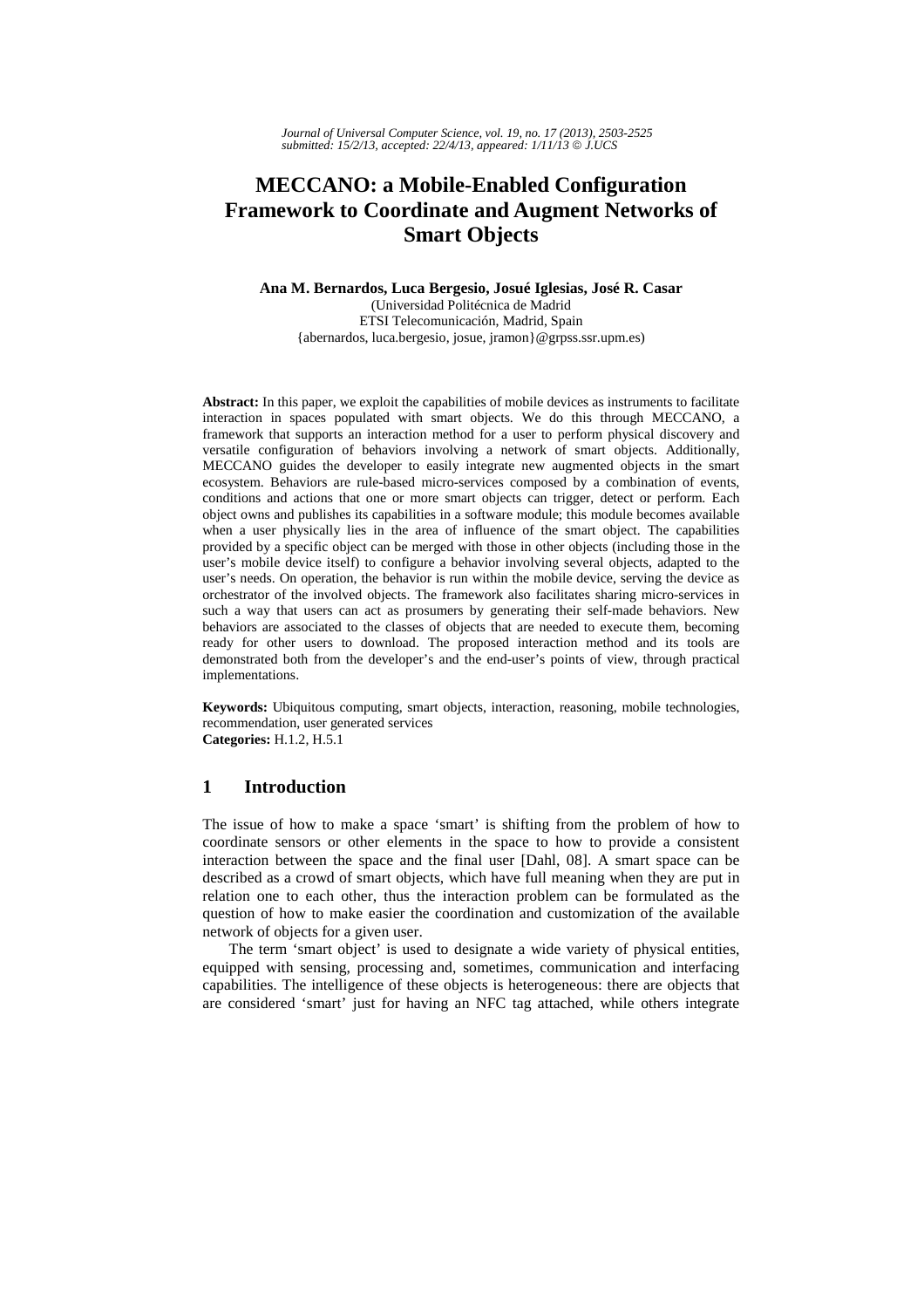processors and memory resources that provide them with some autonomy. In brief, a smart object refers to *'a computationally augmented tangible object with an established purpose that is aware of its operational situations and capable of providing supplementary services without compromising its original appearance and interaction metaphor'* [Kawsar, 08]. In this paper, we consider that a smart object preserves its original basic function as an object, but can be augmented to offer some supplementary services, both physical and virtual, when some specific operational situations occur.

The use of smartphones as instruments to interact with objects in the environment is not a new concept: existing proposals enable interaction through gestures or by touching, pointing or scanning the objects (see Section 2). These interaction ideas are feasible because smartphones are currently equipped with a wide amount of sensors (e.g. refer to [Martín et al., 13]) that may provide information about the current user status and its situation with respect to the environment. Aside from the number of possibilities that mobile sensing provides, current mobile technology has also empowered the user as a content generator [Jensen et al., 08], facilitating the collection and publishing of daily life experiences (e.g. videos, pictures or messages posted to social networks). Additionally, contents can be easily tagged with context information from both mobile embedded sensors (e.g. location) and user provided data. The framework described in this paper considers this new role of the user as a 'prosumer' [Tacken et al., 10], capable of producing, consuming and sharing not content, but micro-services [Zhao et al., 09] related to the physical spaces and objects, through a mash-up tool to both configure and publish behaviors for the smart objects in an easy way.

Thus, this work takes advantage of smartphones as sensors and potential content managers to propose *a framework that supports a novel mobile-instrumented interaction method that empowers the user to easily configure personalized behaviors by networking smart objects and to deliver these behaviors as micro-services to be consumed by other users.* The framework is called MECCANO, which stands for 'Mobile-Enabled Configuration framework to Coordinate and Augment Networks of smart Objects'. It is known that a *meccano* is a construction set of miniature parts that can fit among them and build larger mechanical models. With the same philosophy, our system facilitates fitting software parts coming from different smart objects to build a new behavior.

In brief, the interaction concept relies on smart objects that are capable of publishing their capabilities, i.e. which type of events they can detect, which conditions they are able to check and which actions they are prepared to perform. Capabilities are shown to the user through his smartphone, when in the vicinity of the objects. Users can combine these capabilities using rules that define some kind of coordinated automatic behavior (what we refer as a *meccano*), involving one or more objects. This is enabled through the MECCANO client, which manages the whole interaction cycle between the user and the objects. The client facilitates rule configuration and executes behaviors in a stand-alone offline manner. When online, it can access the MECCANO service, or to the objects themselves in a peer-to-peer mode, to retrieve new capability modules and pre-configured *meccanos*.

Through *meccano* mobile-based interaction, a user will be able to: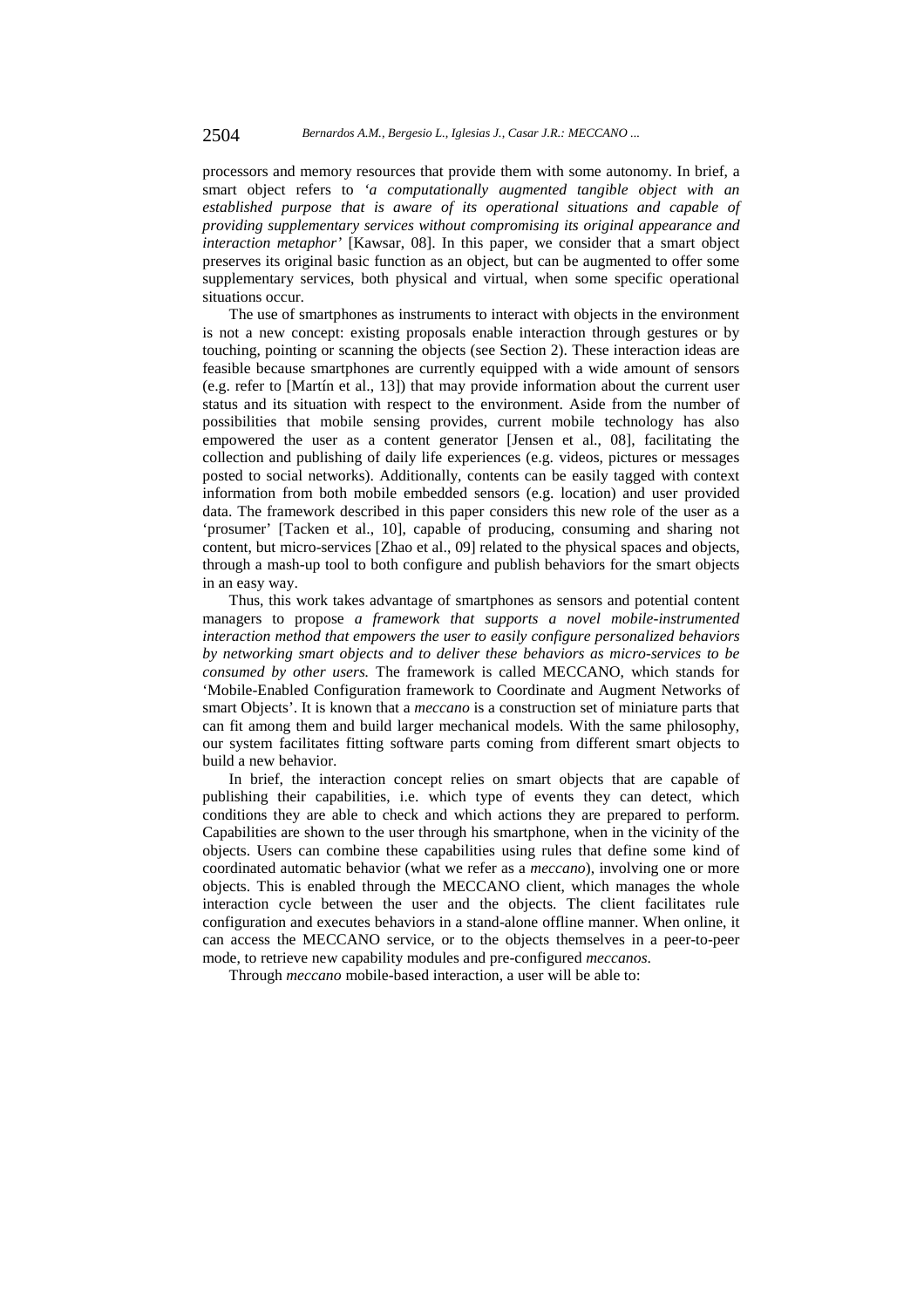- Perform intuitive configuration of a network of objects through the smartphone (e.g. 'if *I turn the world globe left*, *lock the door*').
- Configure specific behaviors involving the smartphone itself, both to a) organize action-triggering in objects when an event/condition is fired from the smartphone (e.g. 'if *phone shaken*, *put the music on*') or b) manage the behavior of the mobile device depending on external events (which are generated by other smart objects). E.g. 'if *the light switches off*, *the room is silent* and *it is Monday midnight*, *configure my mobile alarm clock in working settings*'.
- Merge smart object-triggered actions with external service initiation (e.g. 'if *scanning a food packet*, *then check discount coupons and generate an alert when in the supermarket*).
- Generate new *meccanos* and share these micro-services through the framework. Any new *meccano* related to a class of objects will be available to every object belonging to this class, thus it will be exportable to other objects.

All in all, MECCANO allows to quickly deploy customized and scalable smart spaces, adapted to the preferences of each user. Additionally, the framework makes possible for the developer to easily integrate new augmented objects to be available for the public.

In this paper, we aim at describing our mobile-instrumented interaction method, the system architecture and technologies that make possible its implementation and both developer and end-user cases that illustrate the framework operation. The paper is structured as follows. Section 2 reviews the existing literature on mobileinstrumented interaction and anticipates some MECCANO features. Section 3 explains the proposed interaction method using an application scenario and from it, it derives the requirements that the framework has to provide. Section 4 describes MECCANO architecture and its implementation details for its deployment on Android clients. Section 5 describes how a developer may integrate new objects in the proposed framework, while Section 6 reviews some examples of the interaction method in a real setting. Conclusions are gathered in Section 7, together with further steps.

# **2 Related work**

The potentiality of mobile devices to interact with the environment has been considered both in literature and in commercial applications from some years now. For example [Beigl, 99] explored how to use traditional mobile messaging to configure an scenario in which some objects were capable of sending SMS with simple commands to facilitate their remote control and operation from a mobile device and [Want et al., 99] show how to benefit from inexpensively RFID tagged objects through portable computers.

From the commercial point of view, there are now a number of applications designed to act as control centers for 'smart homes'. Currently, it is feasible to use a smartphone to control the house lights through the wireless-equipped LIFX light bulbs, or make legacy infrastructures governable with Belkin's presence-equipped WeMo switches. In-house climate is mobile controllable through e.g. the Nest Learning Thermostat, that learns about user's habits. SmartHome offers a wide set of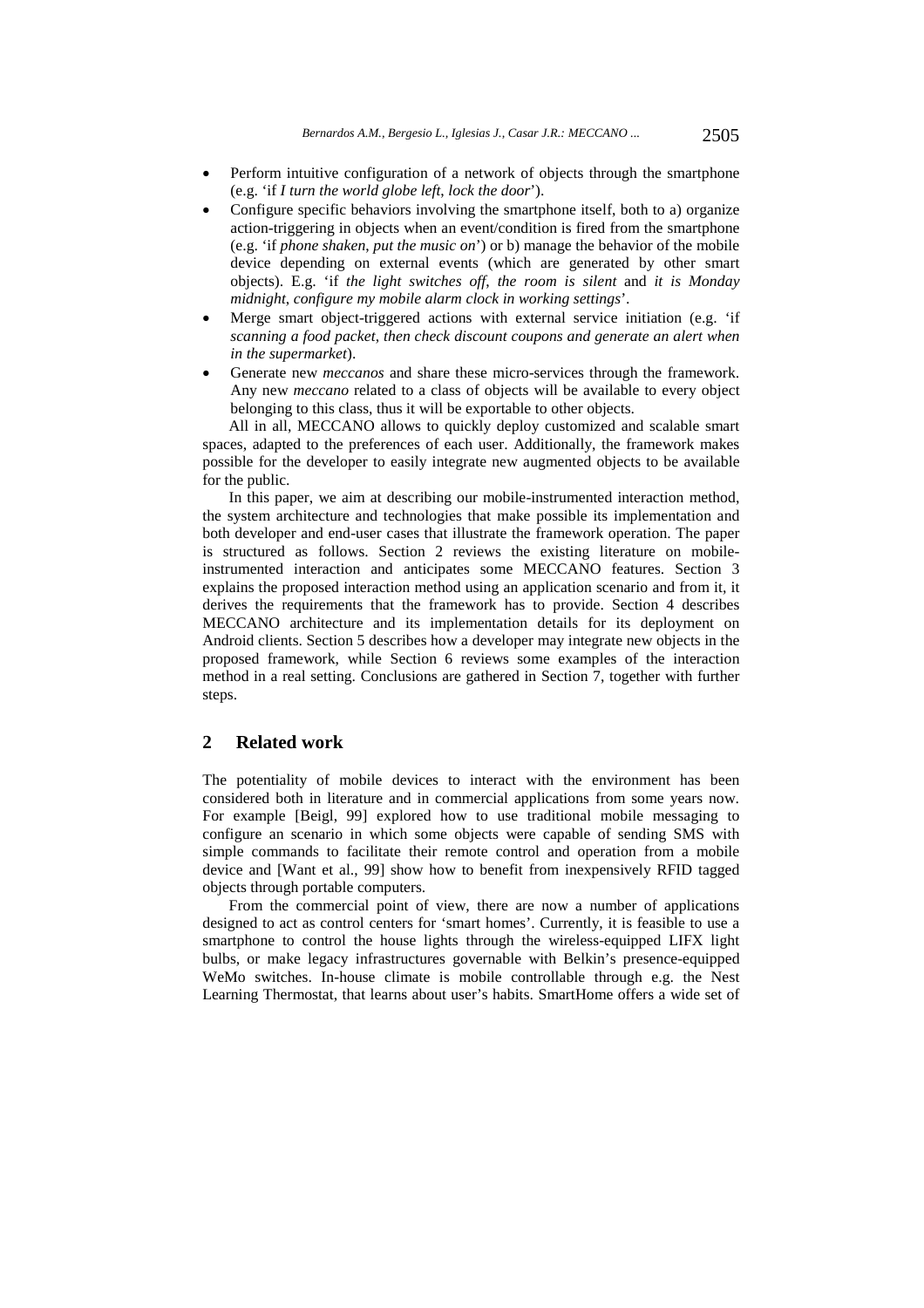ZWave devices, which make possible for the user to control any kind of pluggable device, but also doors and windows, and TV-media sets from iPhone. This TV-media remote control application is probably one of the most popular, as demonstrated by the existing offer in different mobile marketplaces. There are also different solutions to control camera-based infrastructures from mobile devices for security (e.g. iZon Remote Room Monitor, iBaby). In the gaming world, it is easy to find many examples of mobile-governed 'smart objects': e.g. Lego Mindstorms EV3 robots or AR.Drones are ready to be controlled through iOS. Another scenario in which mobile devices are also commercially linked to smart objects is health: the current offer of health sensors (weight scales, pulse meters, oxymeters, etc.) includes mobile applications to manage the sensor and capture its data (e.g. Withings devices or Fitbit activity sensor).

All these solutions provide application-based interfaces to support a set of limited actions on smart objects, making possible for the user to switch the devices on and off or configure a set of alerts. In some occasions, the user has to be connected to the same wireless network than the smart object, but in general objects the services are thought to enable external remote control.

Apart from these commercial proposals, a number of research works have addressed the development of system architectures to make possible the interaction between mobile devices and objects. Some works focus on taking advantage of mobile sensors to design physical interaction methods between the device and the object, e.g. using touching, scanning or pointing solutions [Rukzio et al., 07]. For example, [Pohjanheimo et al., 05] propose a system to implement 'TouchMe', a concept that allows accessing virtual services (such as e.g. virtually searching for a book at the library) by touching the involved objects (e.g. a book) with a RFID reader/scanner attached to the mobile device. [Lampe et al., 06] use a similar approach and equips a mobile device with a Bluetooth RFID reader to enhance the gaming experience in the 'Augmented Knight Castle', in which the mobile device serves to interact with the physical characters on the board. In the same line, [Kawsar et al., 08] address the design of a mobile framework, which facilitates interaction with NFC tagged physical objects to access web services. [Hardy and Rukzio, 08] propose an architecture that also uses NFC to interact with displays, in order to overcome the screen limitations of mobile devices and establish a bidirectional channel between displays and devices through actions such as 'select  $\&$  pick' or 'select  $\&$  drop'. 'Touch & Compose' is a platform [Sánchez et al., 09] that supports a model for interaction with the smart environment based on assembling applications from resources (devices, services, files, etc.) that a user is able to manually select by touching them with his mobile device; RFID-tagged icons represent resources. The EMI<sup>2</sup>lets multi-agent architecture [de Ipiña et al., 06] is designed to control objects through basic actions, from a mobile device or a web service. The architecture is demonstrated with objects tagged with visual markers. The potential of web technologies for smart object orchestration is show in [Pintus et al., 2010]. Authors implement things as Web Services (using WSDL) and logical connection between things are modeled as Web Service orchestrations (using WS-BPEL). Through NFC technology and a graphical interface to 'point-click-compose', authors demonstrate how the user can combine objects to perform actions.

In [Biegl, 99], a stand-alone 'remote control' is used to get the control information from other devices in order to allow operational interaction through a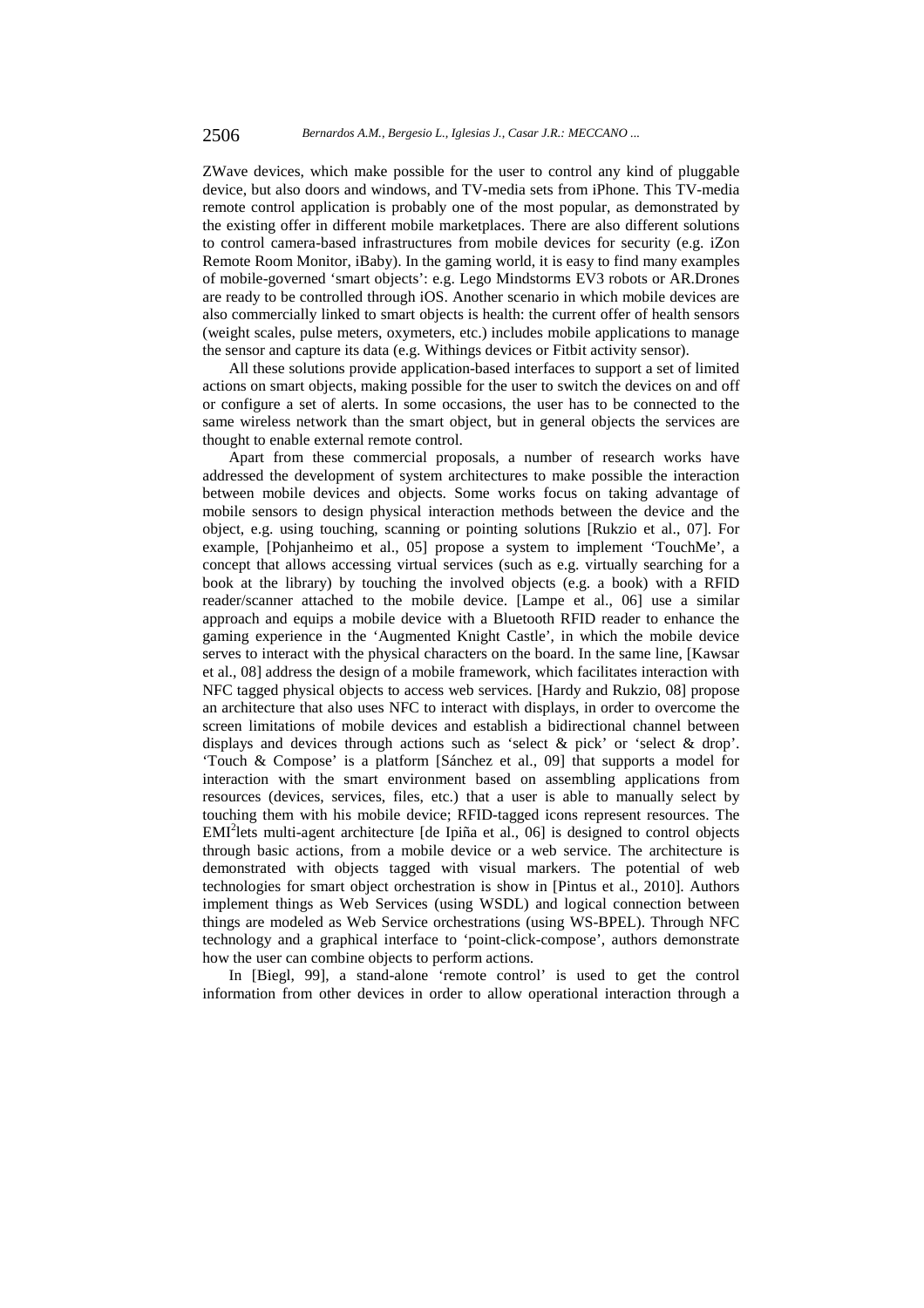simple user interface. In a similar way, [Broll et al., 09] propose to use a laserequipped device to retrieve a set of control commands from an object: when the object detects the laser beam, it sends the control description to the master device by using infrared. [Raskar et al., 04] does not use a mobile device, but a hand held projector to point at passive RFID tags equipped with an additional photo-sensor to perform geometric operations (such as 3D location) and navigate or update information related to tagged objects. Other proposals suggest using augmented reality (AR) to interact with existing physical objects, by touching virtual information balloons or objects that are represented over the real image (e.g. like in well-known AR browsers, such as Layar or Junaio). In this direction, [Iglesias et al., 12] describe a system based on an AR application for a tablet PC that delivers information about selected objects in the environment but also facilitates simple control by superimposing virtual menus over the objects (e.g. switch a light control on/off or select a content to play on the TV); this work considers that camera focus persistence may be a way to select an object in the smart space to trigger interaction. Augmented reality is also the basis for the 'grab-carry-release' interaction concept [Cheng et al., 11]. Through different gestures, users are able to virtualize and move a real object. Gesture-based interaction with smart objects is also in Gestures-Connect [Pering et al., 07], a system that uses both NFC and acceleration-based gesture recognition to make selection and action on a object: i.e. a user can capture the information about the playing in a stereo system by scanning a NFC tag on it and flicking the wrist to the left. In order to contextualize interaction with smart objects, 'awareness marks' bundle usage information in NFC tags [Hervás et al., 2011].

Many of the described proposals are simply designed to facilitate the access to information or services, not to control the objects themselves. In those cases that include some control mechanism, control options are to manage a single object. MECCANO goes a step further, making it possible to easily customize new behaviors by networking the objects in the space. Behaviors are built on well-defined logic parts that are published directly by the objects. Moreover, with respect to object discovery, most existing frameworks are dependent on a specific technology, in contrast to MECCANO, which may be integrated with any kind of discovery technology, just depending on the final service (NFC-based touching, BT/ZigBee proximity discovery, inertial-based gestures, etc.). The same occurs with the level of intelligence of the objects to integrate: whereas other approaches focus on a specific kind of smart object, MECCANO allows integration of diverse types of objects. Additionally, none of the reviewed frameworks manage the concept of relating user-generated services to smart spaces. Another feature that makes MECCANO different is that most of the proposals rely on a server infrastructure, while MECCANO is mobile-centric. Although the client is connected to an external service (MECCANO service), it can work in a stand-alone manner, as behaviors are orchestrated from the smartphone.

In the next Sections, these singularities of MECCANO are motivated and its implementation, detailed.

# **3 The interaction method**

Let us consider the following scenario: *'Patrick is a 70-years old man, fond of gadgets and technology. He has installed the MECCANO client in his smartphone to*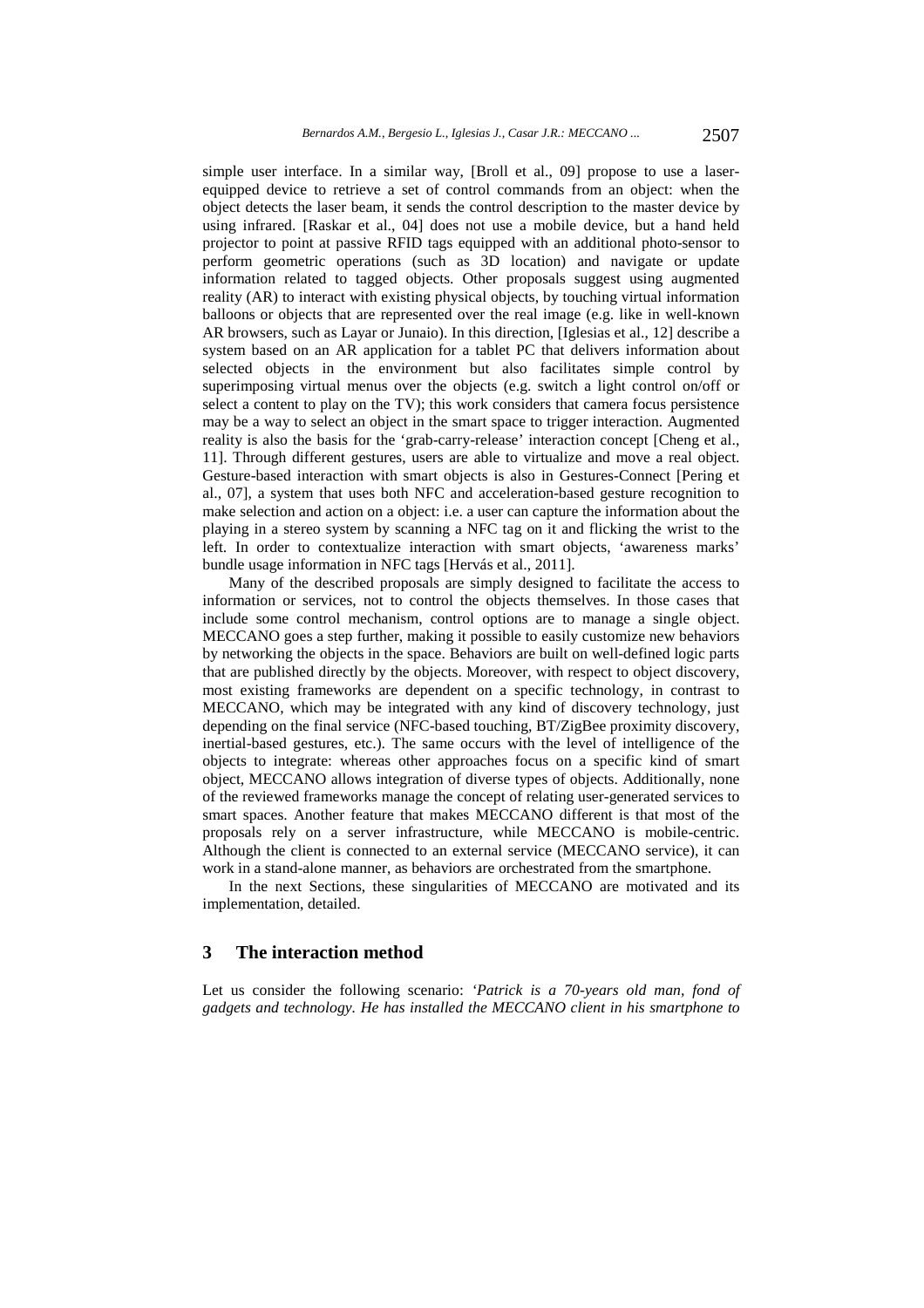*interact with different already existing smart objects in his house. For his birthday, his daughter has given to him a smart lamp and a pair of smart power clips; each of these can be attached to a power supply in order to detect if the plugged artifact is on or off. When Patrick touches the lamp with his mobile phone for the first time, he receives in his phone a new module describing the lamp capabilities through MECCANO application. It seems that his new lamp is able to 1) detect when it is switched on/off (event), 2) check if the light level is below a threshold (condition), 3) switch itself on/off (action), 4) rise or lower the light level (action) and 5) change the light color (action). Patrick is interested in remotely managing the lamp, so he decides to download the module. As he is starting to suffer from hearing loses, he thinks that it can be useful to configure some light signs to announce specific events, such as the ring of the bell or the telephone. Thus he attaches a power clip to the doorbell cable and another one to the telephone's cable. He touches one of the clips and downloads its available capabilities, which are 1) detecting that clip X fires on/off (event), 2) check whether clip X is on/off (condition), 3) check clip X state (action). Patrick then configures the following grammar: 'if the doorbell clip (A) fires on or the telephone clip (B) fires on, switch the lamp light on to blue'. He activates his newly created meccano to put it to work. Once he has tried the behavior, he thinks that this solution can be useful to somebody else. Thus he signs and shares his new meccano, uploading it to the service. When he touches for the second time the lamp with his mobile phone, he receives a recommendation of a new meccano to install, which says 'if lamp B switches on, then make lamp A blink twice'. He smiles and thinks about buying another lamp for his daughter; when connecting both objects, he will be able to know when she arrives home after work and exchange a light greeting.'*

This short scene shows the key aspects of the proposed interaction method. The whole interaction relies on a smartphone application, which serves as an intermediary between the user and those objects in his/her vicinity. The application facilitates the configuration of networked behaviors (two power clips and a lamp, in this case), but also the real time orchestration of a community of those. Objects' capabilities are usually stored into a dedicated infrastructure, either in a cloud service or in a specific server. Behaviors may be bundled as micro-services, ready to be shared in the system.

This concept is to be applicable in very different scenarios, supporting easy personalization of diverse spaces through the objects in them. For example, it can serve to adapt a room in a hotel for a frequent traveller and to afterwards export its configuration, but also to provide a customized experience in a museum or to take advantage of collective knowledge to command a greenhouse.

The stages to build such an application-agnostic implementation are shown in Figure 1. Entities in Figure 1 are decisions (diamond shapes), cognitive processes (in a rounded box) and actions (square box) [Queen, 06]. The main stages are the following: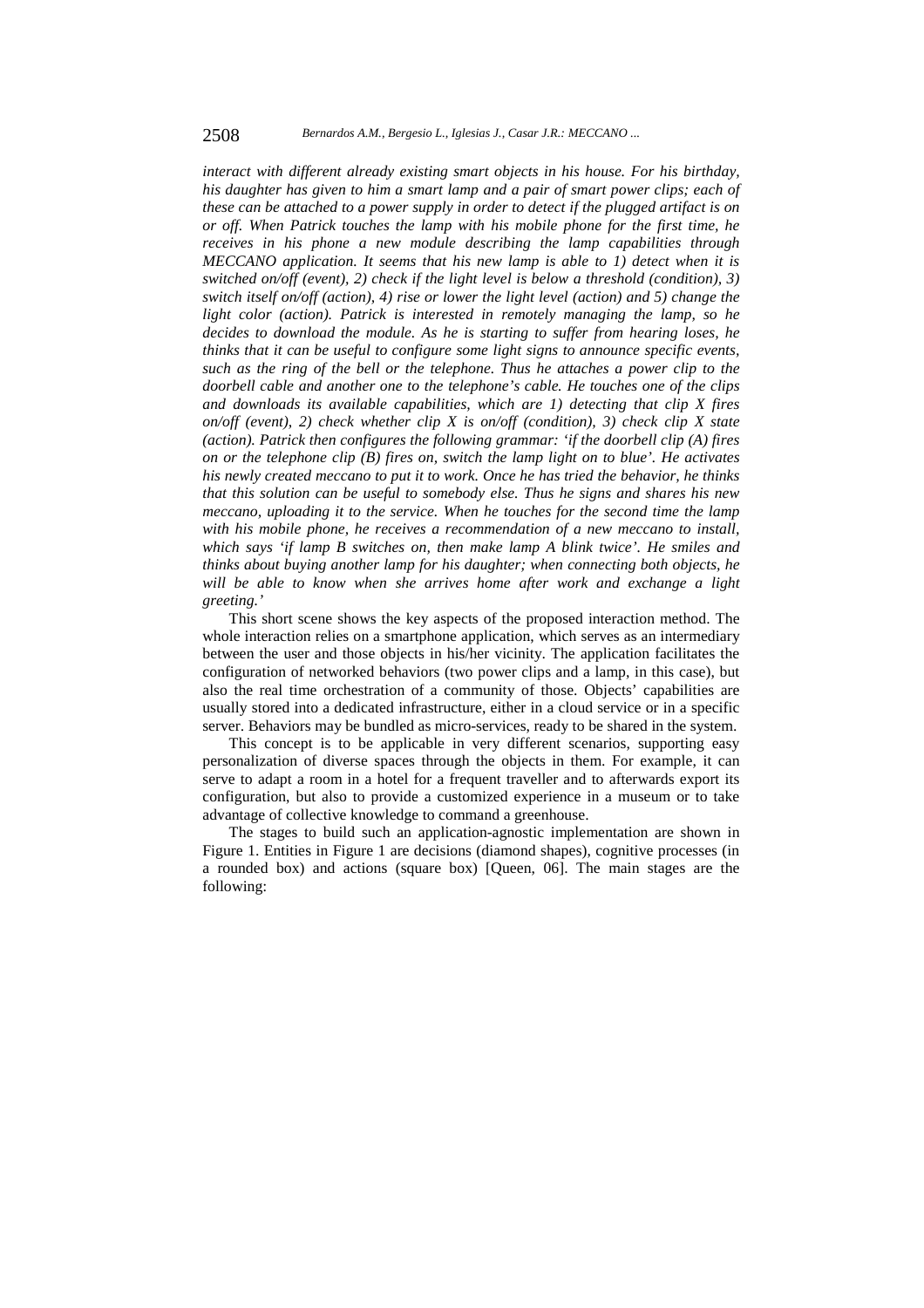

*Figure 1: MECCANO Interaction Method* 

- a) *Discovery*. The interaction begins when the user enters the influence area of a smart object. In Patrick's scenario, the object defines its influence area through NFC technology, thus touching the lamp with the smartphone is needed to start the interaction. Nevertheless, depending on the application, different ranges for proximity detection technologies can be used to define a smart object's influence area.
- b) *Module installation*. The touching action triggers the retrieval of the object's univocal offering that represents the augmented capabilities of the lamp (five, in this case). As previously said, capabilities may assist on: 1) event detection (e.g. an object can detect when it is open or closed), 2) condition checking (e.g. an object can offer a logic to check if the temperature is in a given range) and 3) action execution (e.g. an object can be switched on or off). In this scenario, capabilities are stored in an external service, thus once the user agrees, the download of the software module starts and it is automatically installed in the smartphone, making the capabilities ready to use.
- c) *Meccano configuration*. With the downloaded capabilities, it is possible to build a behavior or *meccano*. Capabilities from an object can be combined among themselves and with others provided by other objects through event-conditionaction (ECA) rules. The smartphone is also considered a particular kind of smart object, with a set of preloaded components that can be used in *meccano*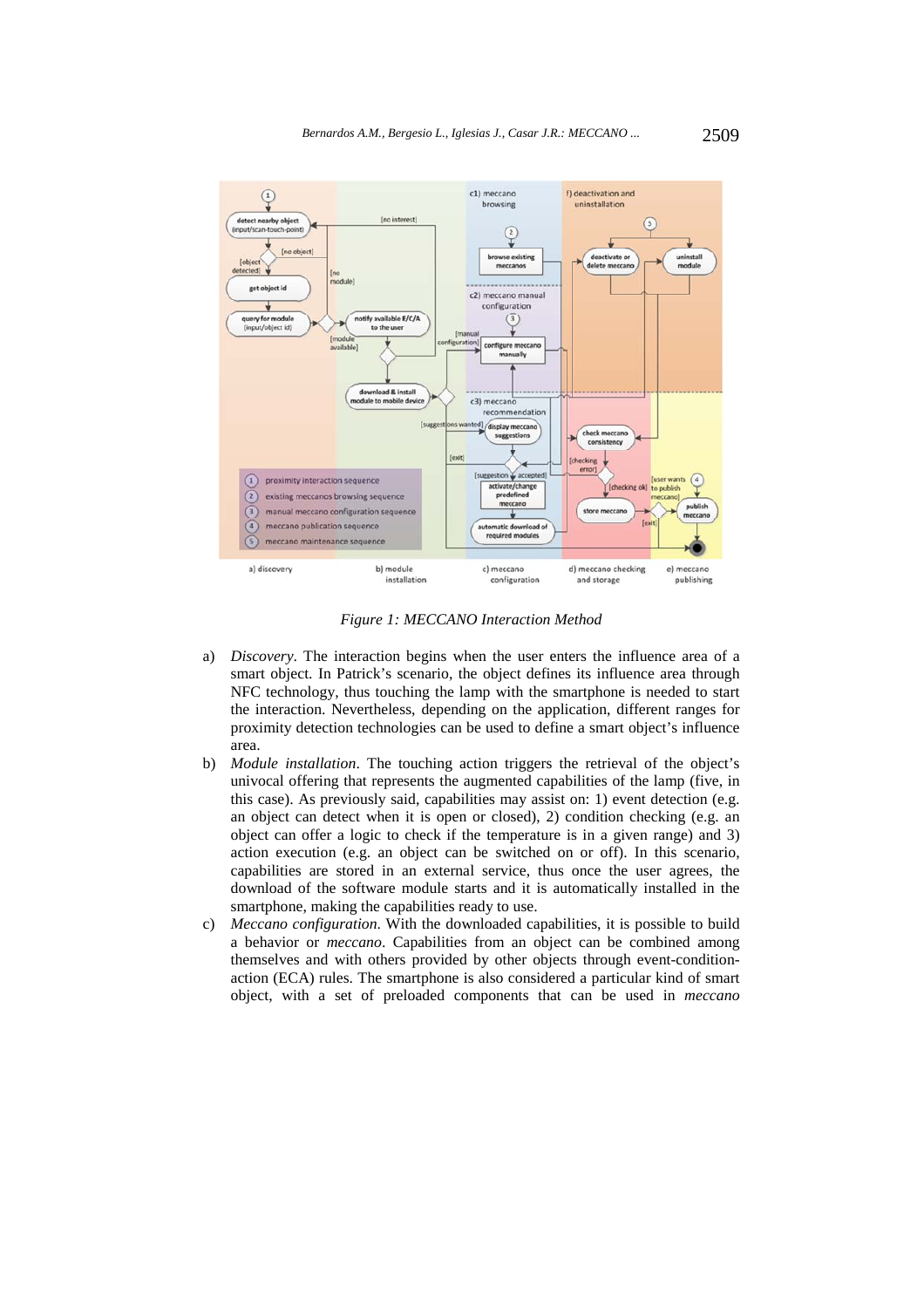#### 2510 *Bernardos A.M., Bergesio L., Iglesias J., Casar J.R.: MECCANO ...*

configuration. Once the *meccano* is activated, it coordinates the response of the network of smart objects on execution in the mobile device. As it is explained in Patrick's scenario, not only capabilities, but also pre-configured *meccanos* can be downloaded from an object directly browsing existing *meccanos* or accepting proposed recommendations. The recommender is a functional element in the infrastructure that includes simple logic (based on most downloaded *meccanos* and location).

- d) *Checking and storage.* On creation, each *meccano* grammar is checked to verify that it is consistent prior to being locally stored in the smartphone. On activation, execution compatibility of *meccanos* is also checked in order not to perform contradictory or incompatible behaviors. This can be done even if the smartphone is not connected to the external server.
- e) *Publication.* The user may decide to share his self-made behaviors. To do so, he must sign his creation and upload it to the service hosting *meccanos*. There, the new *meccano* will be checked and linked to one or more objects to make it available to other users on interaction with those specific objects.
- f) *Deactivation and uninstallation.* The user can always deactivate or uninstall a *meccano* or an object module, but these ones can also be deactivated due to other requirements: e.g. in case that they do not make sense if the user is not close to the given object or due to service restrictions.

The interaction method is to be implemented through a mobile-centric architecture and a set of tools that will be supported by a service (in a dedicated server or hosted in the cloud) and by an object-embedded logic. This architecture will have to address the requirements that have been indirectly mentioned up to now, which are summarized in Table 1.

# **4 MECCANO architecture**

This Section details the architecture that makes possible the implementation of the interaction method (Figure 2) and its specific requirements. In brief, the architecture and its description are organized in three separated units: 1) *the client*, ready to run in a smartphone; 2) *the service*, which hosts and coordinates the components/*meccanos* offering; and 3) *the smart objects*, which have a variable logic depending on their level of intelligence.

### **4.1 MECCANO Client**

MECCANO architecture is device-centric, as it is based on a smartphone application that controls the full interaction flow: object discovery, capacity modules download and *meccano* configuration, execution, publishing and uninstallation. Once the capabilities of an object have been downloaded, the client can work in a stand-alone manner, even if the smartphone is not connected to the MECCANO service.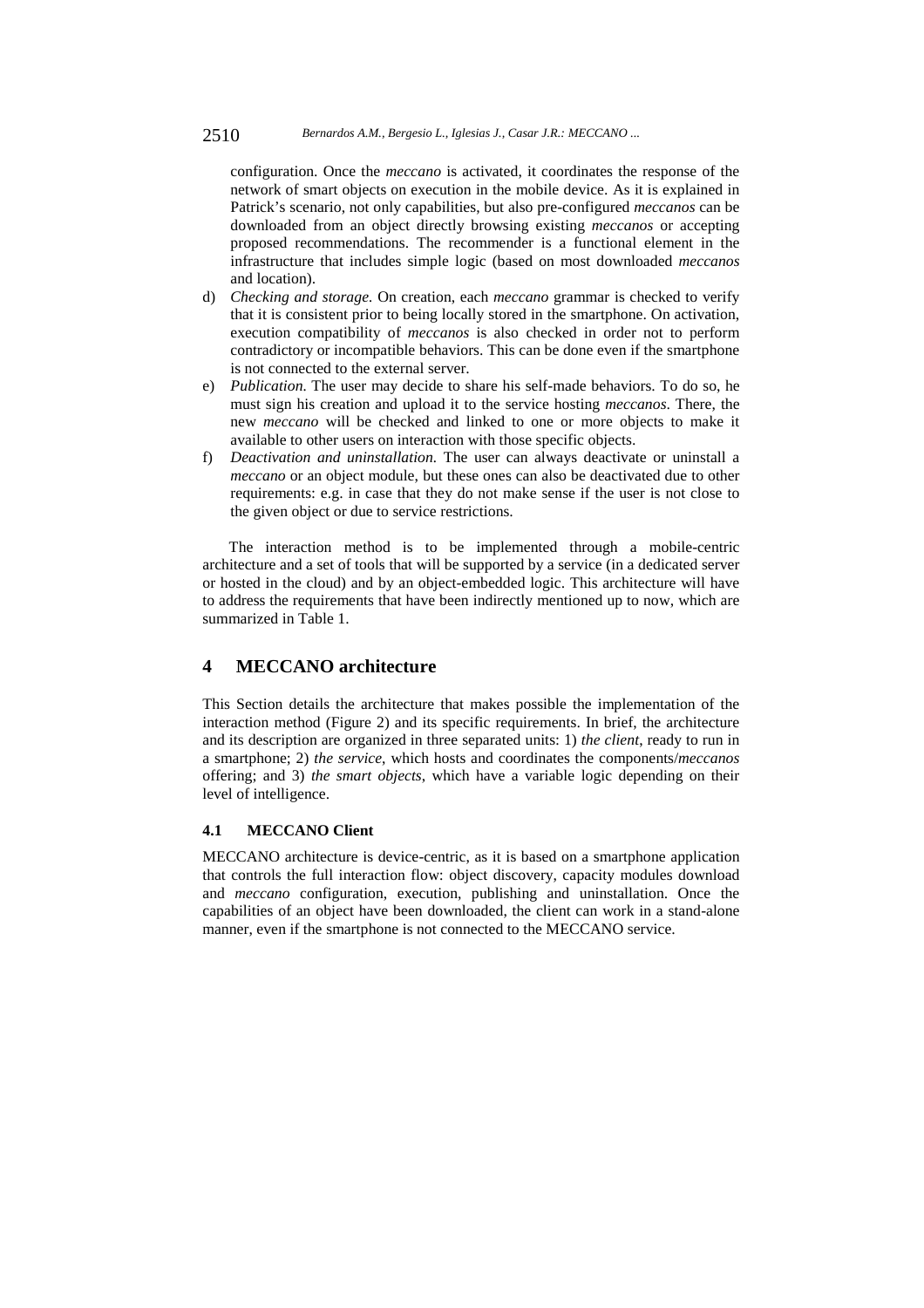|                | <b>Requirements</b> | <b>Description</b>                                                         |  |  |  |
|----------------|---------------------|----------------------------------------------------------------------------|--|--|--|
| $R1$           | Easy integration    | To include a new smart object in the ecosystem, its capability module      |  |  |  |
|                | of new objects      | has to be developed by following defined directives and a naming           |  |  |  |
|                |                     | structure. The module can be hosted in the smart object itself (if it      |  |  |  |
|                |                     | has storage capabilities) or in a central repository. The mobile device    |  |  |  |
|                |                     | has to be able to retrieve it by a univocal identifier.                    |  |  |  |
| R <sub>2</sub> | Usable interface    | A mobile mash-up tool has to enable the user to easily configure           |  |  |  |
|                | for micro-service   | meccanos.                                                                  |  |  |  |
|                | configuration       |                                                                            |  |  |  |
| R <sub>3</sub> | Coordination<br>οf  | object can<br>Actions involving a given smart<br>be<br>linked to           |  |  |  |
|                | networks<br>of      | events/conditions/actions available in other objects in the space. The     |  |  |  |
|                | objects             | tool may enable easy configuration of networked behaviors.                 |  |  |  |
| R <sub>4</sub> | User-empowered      | The framework has to empower the user to create and publish new            |  |  |  |
|                | meccano             | meccanos. New meccano needs to be tagged as members of a smart             |  |  |  |
|                | generation          | object class. User-configured meccanos are to be stored in an              |  |  |  |
|                |                     | external service.                                                          |  |  |  |
| R <sub>5</sub> | Publication<br>of   | A smart object can publish a set of event, condition and action            |  |  |  |
|                | object              | capabilities as a bundled module.                                          |  |  |  |
|                | capabilities        |                                                                            |  |  |  |
| R <sub>6</sub> | Smartphone-         | The starting point for the discovery of capabilities of a smart object is  |  |  |  |
|                | object proximity    | physically being in its area of influence. When a smartphone enters a      |  |  |  |
|                | discovery           | smart object's area of influence, it automatically receives the            |  |  |  |
|                |                     | module/meccanos offering related to the object. Proximity may also         |  |  |  |
|                |                     | be used to allow <i>meccanos</i> (de)activation or execution, depending on |  |  |  |
|                |                     | the service needs.                                                         |  |  |  |
| R7             | Recommendation      | The offering of <i>meccanos</i> may grow dramatically when users start     |  |  |  |
|                | of a customized     | generating <i>meccanos</i> , thus a tool to integrate recommendation       |  |  |  |
|                | offering            | algorithms for meccanos has to be included in the framework.               |  |  |  |
| R8             | Automatic           | When a user decides to download a <i>meccano</i> related to an object, he  |  |  |  |
|                | download of         | will be informed about the additional modules that are needed and          |  |  |  |
|                | meccano             | not enabled in the smartphone. If the user continues with the              |  |  |  |
|                | modules             | meccano download, missing components will also be installed.               |  |  |  |
| R9             | Embedded rule-      | An action will be triggered when an event occurs and 'conditions' are      |  |  |  |
|                | based reasoning     | fulfilled. The smartphone will be in charge of executing the active        |  |  |  |
|                |                     | meccanos, thus checking the rules real-time, even if it is not             |  |  |  |
|                |                     | connected to the Internet.                                                 |  |  |  |
| <b>R10</b>     | Module<br>life-     | The framework has to offer mechanisms for automatic and dynamic            |  |  |  |
|                | cycle               | module download, installation and uninstallation. User feedback and        |  |  |  |
|                | management          | relative location may be used to control the lifecycle: e.g.               |  |  |  |
|                |                     | downloaded modules can be deleted if the user has not configured           |  |  |  |
|                |                     | them and exits the object's area of influence.                             |  |  |  |
| <b>R11</b>     | Consistency         | Consistency checking has to be done: a) on configuration, to avoid         |  |  |  |
|                | checking            | meccanos that do not make sense, b) on activation, to check that a         |  |  |  |
|                |                     | <i>meccano</i> is compatible with other active ones, c) on publication, to |  |  |  |
|                |                     | check that the <i>meccano</i> is well-formed and ready to share.           |  |  |  |
| R12            | Portability         | The framework has to provide tools for object classification to allow      |  |  |  |
|                |                     | identifying and grouping similar smart objects, thus making both           |  |  |  |
|                |                     | modules and <i>meccanos</i> portables among entities of the same class.    |  |  |  |

*Table 1: List of requirements to consider in MECCANO architecture*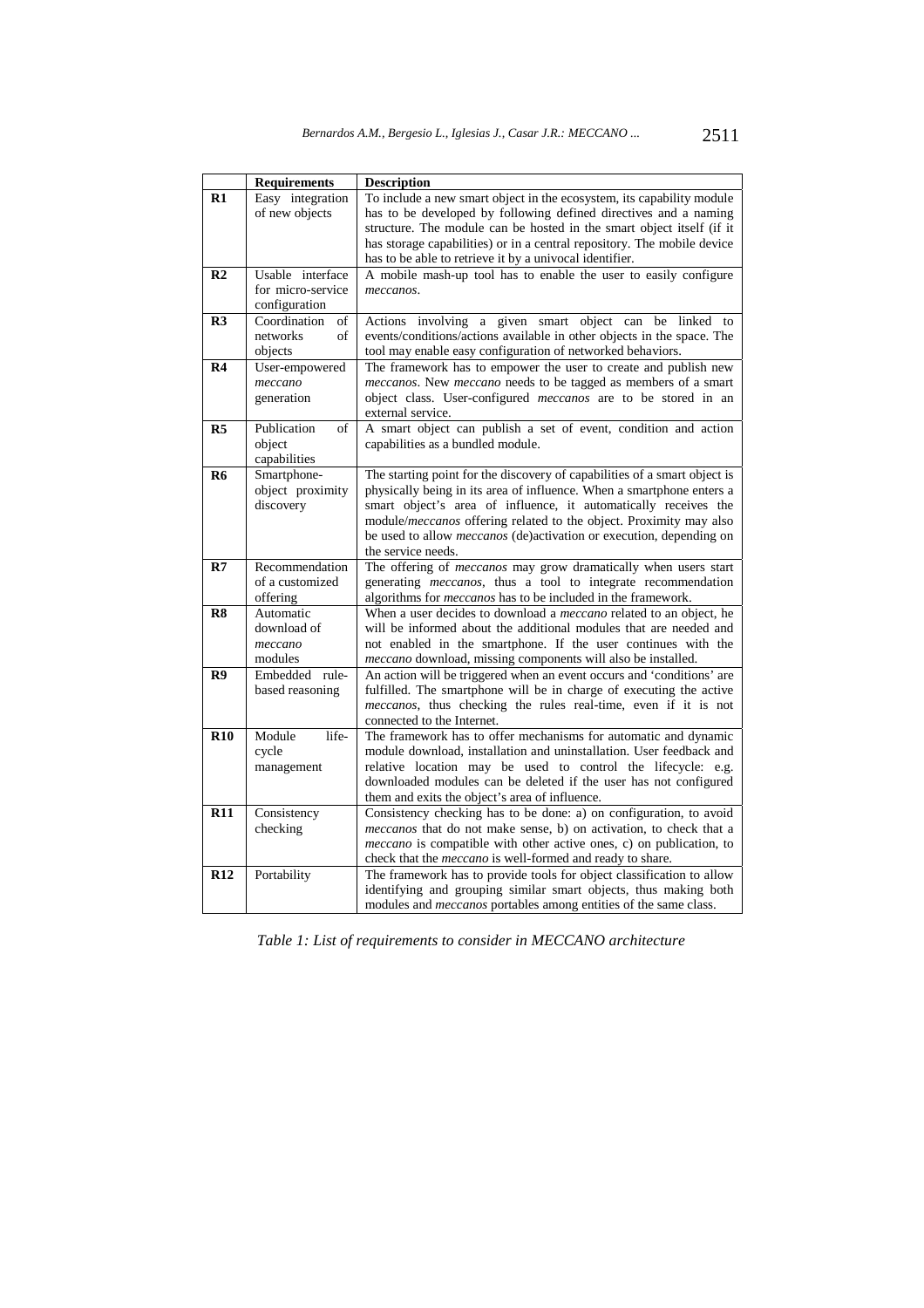

*Figure 2: Overview of MECCANO architecture* 

The client, in our system, is composed by seven main components (see Figure 2):

- The *meccano manager*, which handles modules and *meccanos* lifecycle: it dynamically retrieves *meccanos* from the service or the objects, saves them in the *external module storage* and loads them into memory. It exchanges data among all the components within the smartphone and with the *service recommender* hosted by the infrastructure (refer to Section 4.2) in order to coordinate the download of new *meccanos* and modules.
- The *ECA engine*, which drives the *meccano* execution phase. The *meccano* manager transfers active *meccanos* from the storage component to the *engine*; it afterwards waits for the events that trigger the *meccanos* and executes them.
- During the configuration stage, the *client reasoner* checks incompatibilities, inconsistencies and possible dangerous configurations. This component does the checking in two different situations: 1) when configuring a *meccano,* while the user selects each event, condition or action, by blocking the choice of some of them and 2) when the configuration is finished, by examining the whole *meccano*. To prevent errors on operation, the reasoner checks *meccanos* when they are activated.
- The *network interface* is the component responsible for the communication with objects*.* During the configuration of a *meccano*, it sends orders to the objects to configure them (see Section 4.3). During the execution phase it receives events and sends and receives data related to condition checking; it also sends commands to execute actions. Internally, it communicates directly with the *meccano manager*.
- The *object detector* is the component that discovers objects using some communication technology (e.g. NFC, WiFi, Bluetooth, ZigBee). Objects may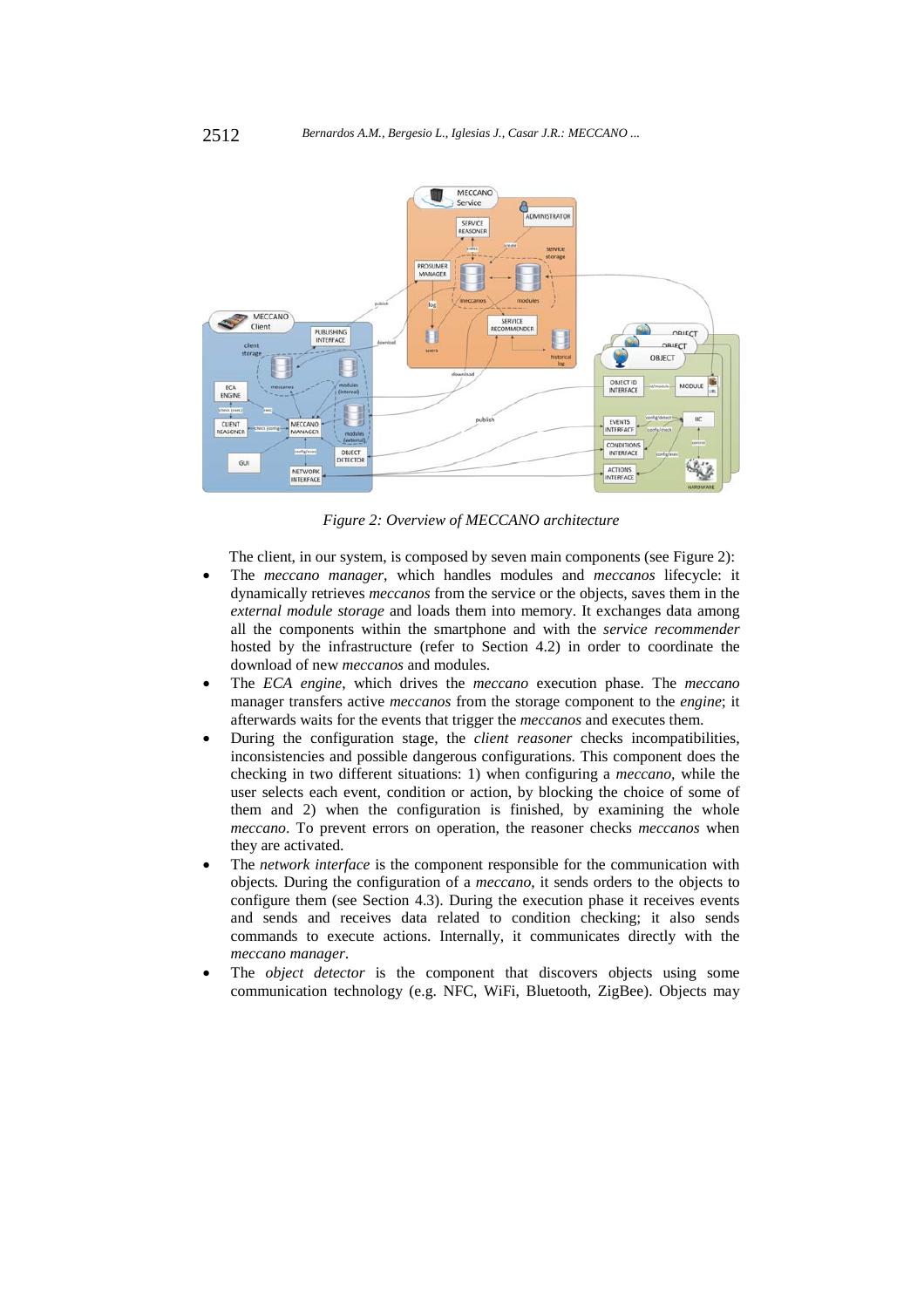directly publish their capability *modules* or a URL from where they can be downloaded. The object detector reads and transfers the identifiers to the *meccano manager*, which downloads the *modules*.

- The *publishing interface* is the component that allows a prosumer to publish *meccanos* as micro-services. The publishing interface controls *meccanos* signature and uploading. It is also responsible for deleting any sensitive data from a *meccano* before publishing it.
- The *Graphical User Interface* (GUI) is composed of several parts. A general structure allows the user to configure, share and download *meccanos* and to download, install and delete modules. Additionally, each module contains some elements to integrate the object capabilities, in particular a set of icons and also the interfaces that are needed to configure specific parameters for the capabilities. The *client storage* keeps all available modules and *meccanos* in the application.

The *meccano storage* stocks up the ECA rules created by the user using the smartphone and also those downloaded from the service or from the objects. Modules are stored separately depending if they are linked to the smartphone capabilities (*internal modules*) or retrieved from objects (*external modules*). Internal modules control the smartphone capabilities, either software or hardware, related to calls or messaging, sensors or applications (see Table 2 in Section 6). As part of the smartphone, these capabilities cannot be shared, but they can be manually installed and uninstalled. External modules bundle objects' capabilities, which are offered on proximity and installed and uninstalled manually and automatically.

### **4.2 MECCANO Service**

The second part of the architecture is the MECCANO service infrastructure. In brief, MECCANO service hosts the offering of both capability *modules* and *meccanos*, to allow their publication and download. Each *meccano* may depend of an external service to control its normal execution flow and extend its functionalities; this aspect remains out-of-scope of MECCANO service.

MECCANO service can be implemented in dedicated servers or equivalent cloud elements. On abstraction, it is composed by three different entities: the *service recommender*, the *prosumer manager* and the *service reasoner*, and supported by the *server* storage, that hosts *meccanos* and *modules*.

The *service recommender* uses a simple recommendation algorithm based on popularity and user location, but it is ready to be enhanced with specific techniques that will make possible advance context-aware, profile and history-based module and *meccano* delivery.

The *prosumer manager* and the *service reasoner* are designed to provide security when uploading new *meccanos*. Since a *meccano* can be configured containing personal information (pictures, email addresses, facebook account details, etc.), a subsequent download by other users can lead to a not desirable/malicious behavior (e.g. publish unwanted photos, send emails automatically or having access to a personal facebook account). MECCANO Service offers two functionalities in order to address this security issue: *(i)* an authentication method that forces the user to digitally sign each *meccano* before being published (the *prosumer manager* checks that each *meccano* has been created by a valid existing user) and *(ii)* a *meccano* validation process held in the *server reasoner* aiming at detecting personal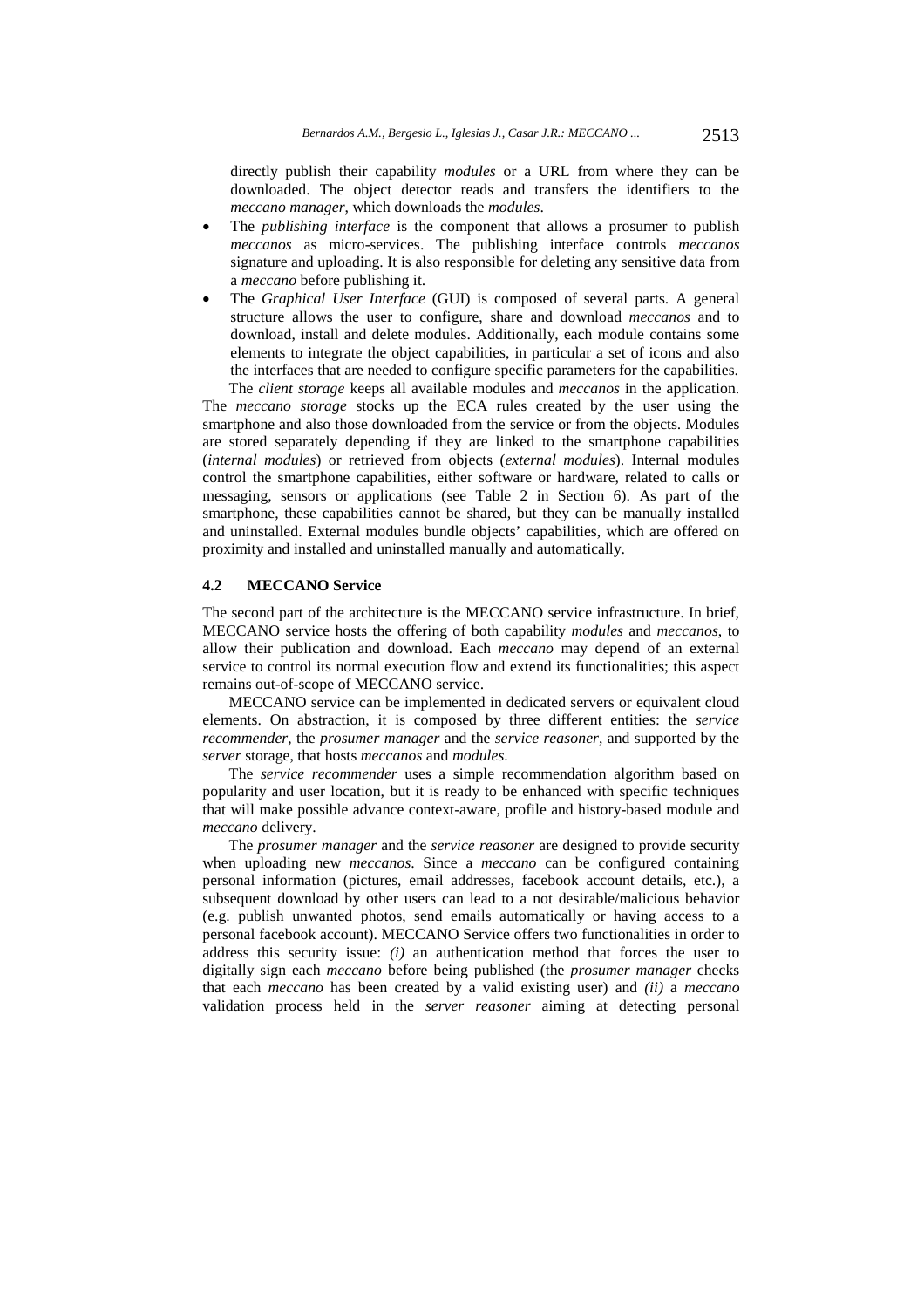information to be erased and inconsistencies in the *meccano* definition. The *server reasoner*, that follows an internal architecture equivalent to the one running in the mobile device, is also planned to include intelligence to detect different levels of secure/insecure behaviors (e.g. a *meccano* controlling an irrigation system may be potentially unsecure as a it may lead to a water flood if inappropriately configured); this security level information associated to each *meccano* will be available for the users when downloading behaviors.

The *module storage* saves the software components that allow controlling smart objects' capabilities. When a new module is developed, it must be saved in this area and linked with a URL for download. In the case that the object itself is able to store and to handle a complete download, it is not necessary to copy the module in the *module storage*, but it can be done to permit a manual download from the server. The *module* and *meccano storages* are linked one to each other, as the first one hosts the components to configure each *meccano*.

Finally, it is worth mentioning that not only prosumers can create new bundles, but also an *administrator* can, directly in the server.

### **4.3 MECCANO 'smart object'**

The logic in the smart object makes possible to discover its capabilities, to remotely configure it with specific settings and to trigger its response on *meccano* execution. This is done through four different components (see Figure 2):

- The *module* is the software that bundles the object's capability components. As explained, each module includes a set of events, conditions and actions related to the object. Depending on the communication and storing capabilities, *modules* may be stored in the objects themselves or externally, in MECCANO service.
- The *object id interface* is in charge of handling object discovery and *module* identification. Proximity to the smartphone may be detected either using a communication technology available both in the smartphone and the object (e.g. NFC, Wi-Fi, Bluetooth, 3G) or using a gateway, in case the object communication technology is not in the smartphone (e.g. ZigBee). The discovery technology and the object capacity to store the *module* define the implementation of the *object id interface.* If the *module* is stored in MECCANO service, the *object id interface* includes an URL or an object identifier that may be converted into an URL by the *meccano manager* (the identifier can be a Bluetooth MAC or a Wi-Fi network interface). If the object hosts the module itself, the *object id interface* provides the communication data to transfer the *module* through the *object detector* of MECCANO client.
- To configure the object to perform specific behaviors (e.g. to check that the temperature is above a threshold) and also to make it respond when *meccanos* are executing (e.g. switching an object on or off), each object needs to implement a set of common *interfaces* for events, conditions and actions*.* These *interfaces*  communicate with the *intelligence & control component*, which implements object control in its native language, and with the smartphone, directly or through a gateway, through the *network interface* in the client.
- The *intelligence & control component* (ICC) implements object-dependent software to manage the object. It is a sort of driver that adapt signals coming from the mobile to signals to control the object's hardware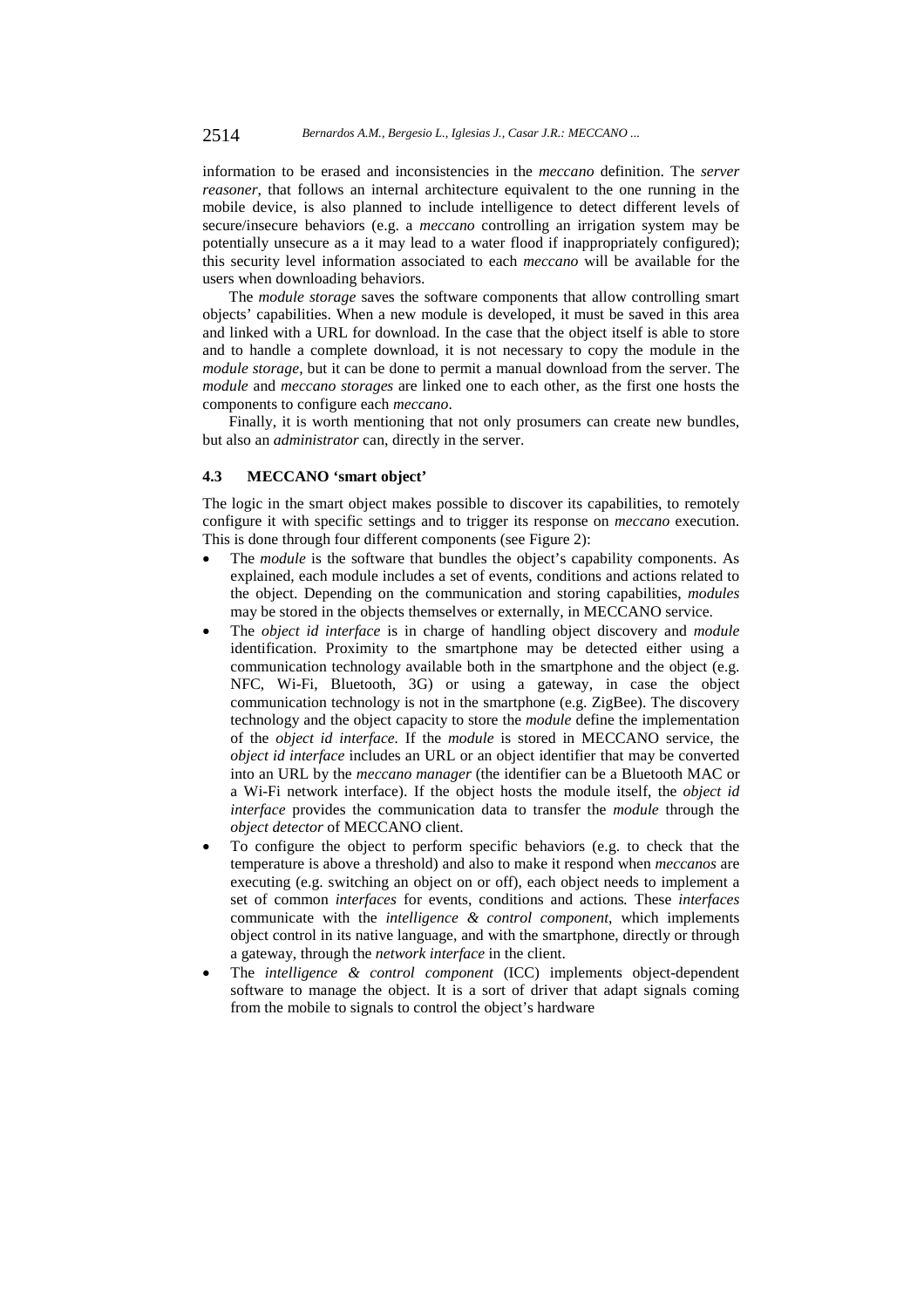#### **4.4 Some implementation details**

Up to now, the general architecture enabling MECCANO interaction method has been described. In this Section, some aspects regarding our real implementation are addressed: i) the class structure for the client, together with some peculiarities of significant components, including the Graphical User Interface, ii) the data model to describe *meccanos* and *modules*, iii) some details on the server hosting MECCANO service.

The MECCANO client has been developed in Java using Android 4.1 SDK. Figure 3 shows the main classes in the code that maps the client architecture: the application classes (Figure 3.a); in Figure 3.b, the GUI classes; the class to active/deactivate *meccanos* (Figure 3.c); Figure 3.d, the communication interface, and in Figure 3.e, an example *module* coming from an object.



*Figure 3: Class diagram for meccano client* 

Each *module* is implemented in an APK (Android Application Package) compressed file that contains Java code to implement the common interface and other resources for visualization, i.e. icons and the object GUI. The *module* publishes the object's capabilities in the *module* constructor. *Modules* are loaded at runtime using the dynamic class loader provided by Java and also available for Android. A module can share variables with other modules (e.g. the contact for the last incoming call or the smartphone Bluetooth MAC address) sending the variable to a hash table stored in the *meccano manager*.

The *communication interface* (blocks in red in Figure 3) defines the data structure for the communication between the *meccano manager* and the *modules*. Together with the *communication interface*, there are also some classes (e.g.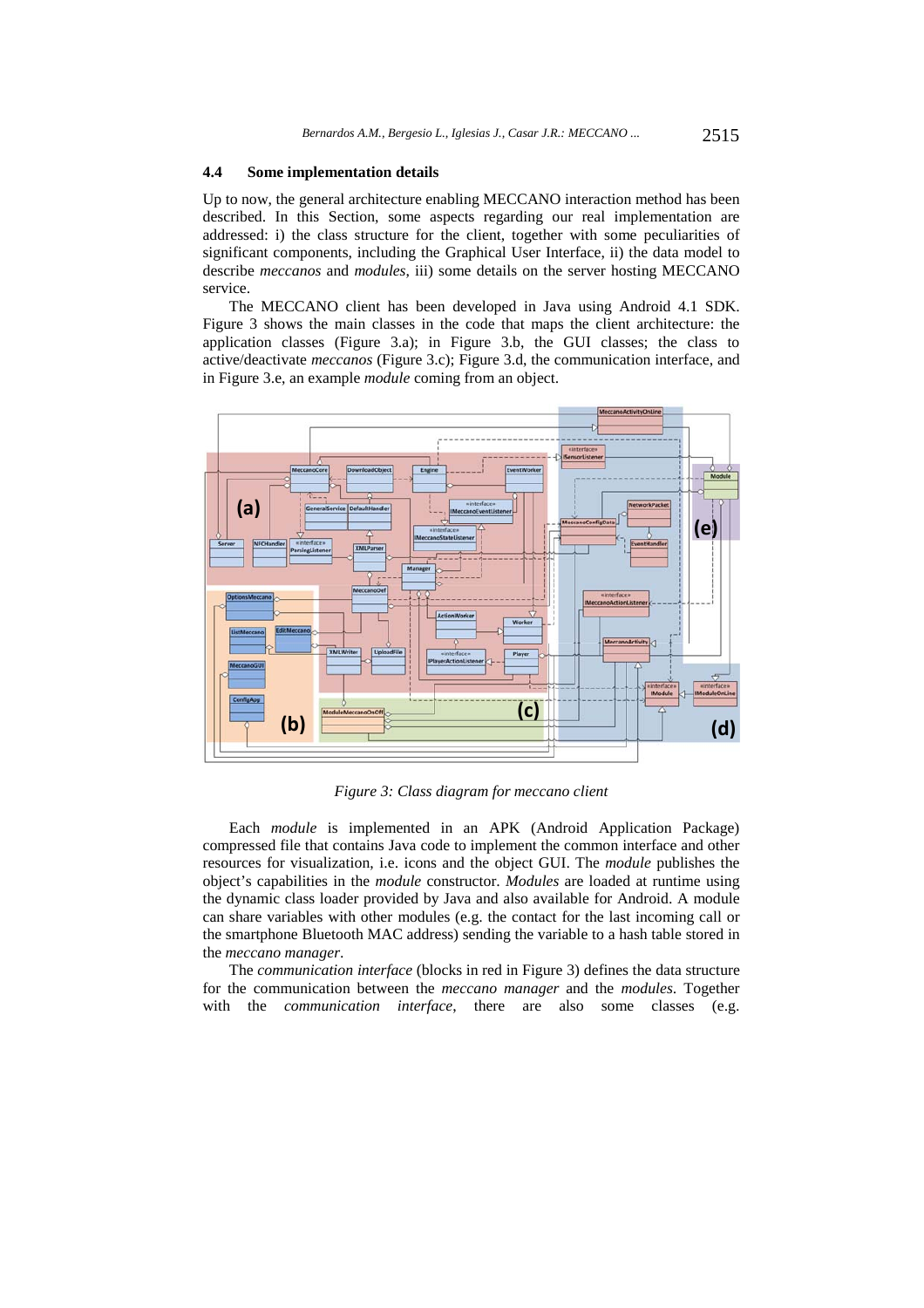*MeccanoConfigData* class) to organize the internal structure of a *meccano*. These classes simplify coding. *iSensorLister*, *iMeccanoActionListener* and *iModuleOnLine* publish the methods to be implemented by the *modules* and used by the *meccano manager* to build and execute *meccanos*.

The *ECA engine* receives events from *modules* and dispatches the check of the conditions and the execution of the actions to the object *interfaces*, through the *meccano manager*. The engine uses one queue to manage events, conditions and actions in bundles and another queue to manage *meccanos*, so the behavior is always strictly sequential. In order to allow data sharing among modules, there is a hash table of objects in the *meccano manager*, where variables from the modules are stored and read. Finally the *meccano manager* includes a *server* to receive events coming from objects.

With respect to the Graphical User Interface, it enables easy configuration of new behaviors by combining icons, building a kind of ECA sentence, as it is shown in Figure 5 and Figure 6b. Yellow icons represent events; conditions are in green and actions in blue. When a module is downloaded, the user can change its configuration by tapping on the icon; then, if more than one module is available, a horizontal scroll with other modules of the same category will appear and the user will be able to select a new one. If the new module needs a specific configuration, a new screen will open in order to allow the user to set these parameters. To change the parameters, a long tap on an icon will open its parameter screen, if available; if not, a short vibration will advert the user that the capability has not any configurable parameter. To add new blocks or delete an existing one there is a '+' button on the right and a '-' button on the left: the user can simply tap on the desired button  $(+/-)$  and then tap on the icon he wants to add or delete; in the 'add' case the new capability will be added below the selected one.

For each module, the developer must deliver customized icons identifying the object's capabilities (using different colors). Additionally, if the capability can be configured (e.g. any of its parameters can be set), one or more additional screens are to be developed in order to guide the user through the configuration process (refer to Section 6 for additional details).

As it has been already mentioned, a semantic data model supports MECCANO functionalities, guaranteeing successful *meccano* composition, execution and sharing. The model enables semantic reasoning to assist the user in the construction of *meccanos* by filtering the modules configuration options according to their capabilities restrictions, to automatically detect inconsistencies in the behaviors defined in the pool of active *meccanos* for each particular user (both at inter and intra*meccano* level) and to support a future context-based *meccano* recommendation mechanism based on both, user and *meccano* context. The model has been built as an extension of our previous work [Iglesias et al, 12], and it is implemented as an OWL2 implemented ontology, composed by four sub-ontologies (an in-depth description of this model is out of the scope of this paper). In particular, *meccano* model is implemented through an XML file. The structure of the XML file is divided into two parts: the first part includes the *meccano* author (which enables *meccano* signature when a user configures and uploads a new one) and the behavior itself, as a combination of events, conditions and actions; the second part includes a list of the modules necessary for execution. An example of XML is shown in Figure 4, it is a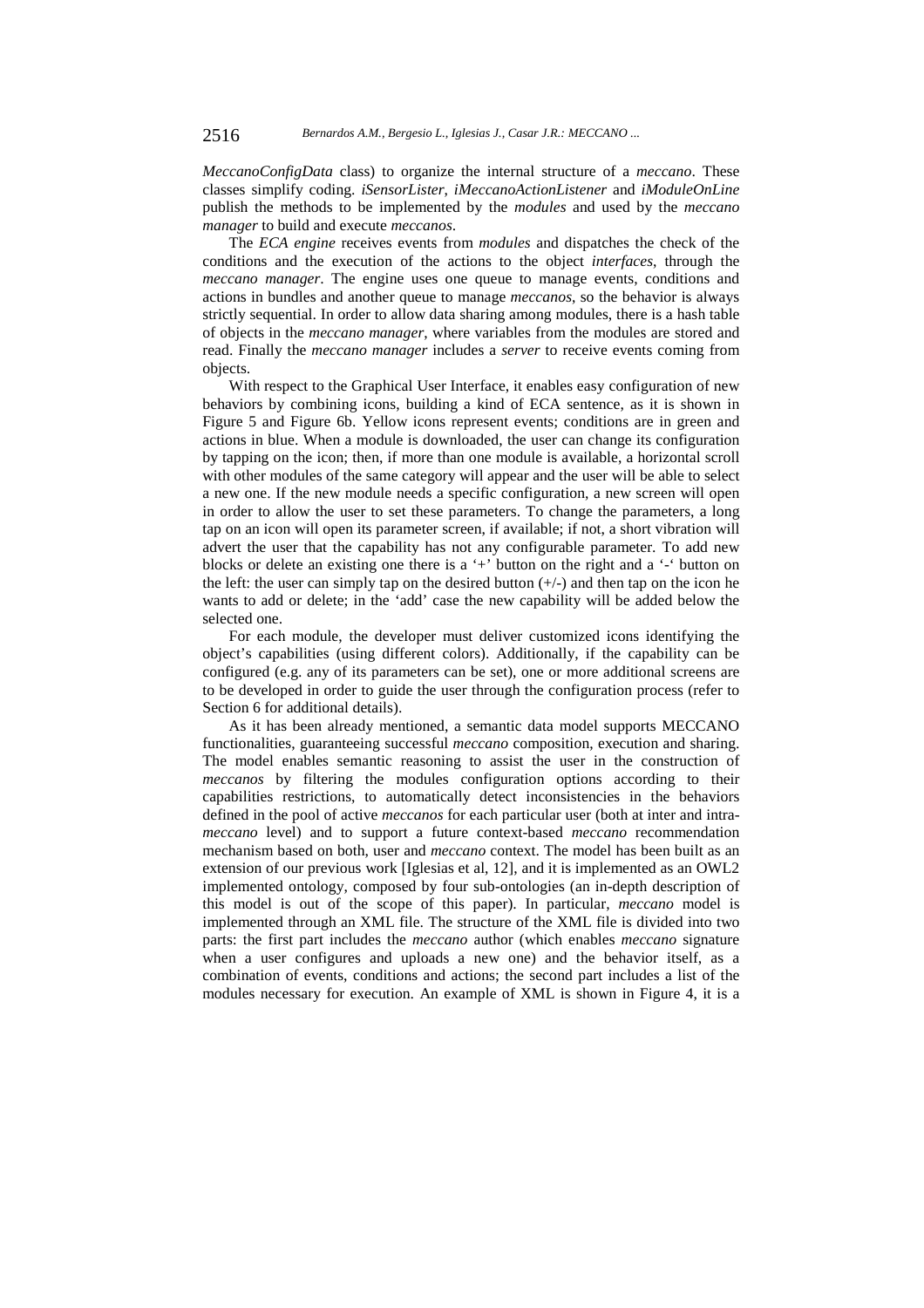*meccano* that describe the implementation of modules and the interaction between a smart fan and temperature sensor: 'When the *temperature is above 25 degrees*, if it is *between 10:00 and 12:00 AM*, then *turn the fan on*'. In the smartphone, *meccano*'s XML are stored in memory, and their pointers in a hash table.

For demonstration purposes, MECCANO service has been implemented in a specific server (Linux Ubuntu Server 8.04 LTS). The *server recommender* is implemented in an Apache web server, while databases are over MySQL. In particular, the *modules storage* database contains the reference path to download modules. In the same way, *meccanos* are stored in the form of XML files in the server. They are also listed in the *meccanos storage* database with the relative URL to provide an address to download them to the smartphone. When a user generates a new *meccano*, it is uploaded through an FTP server, that implements control access and stores the uploader's username of who has uploaded a bundle directly in the database. The *recommender* composes the *meccano* offering for a given user depending on his location and past downloads from other users. A static table correlates objects and *meccanos* to recommend depending on nearby objects.



*Figure 4: XML meccano syntax* 

# **5 The developer's view: how to integrate new smart objects into MECCANO**

MECCANO aims at providing a framework that makes possible to grow the number of smart objects to work with in different application scenarios. This Section is focused on demonstrating how Requirement 1 on 'easy integration of new objects' (Table 1) has been accomplished, by describing the procedure for a developer to integrate new smart objects into the framework. To illustrate it, two simple smart objects has been taken: a *wireless smart fan*, which publishes a capability action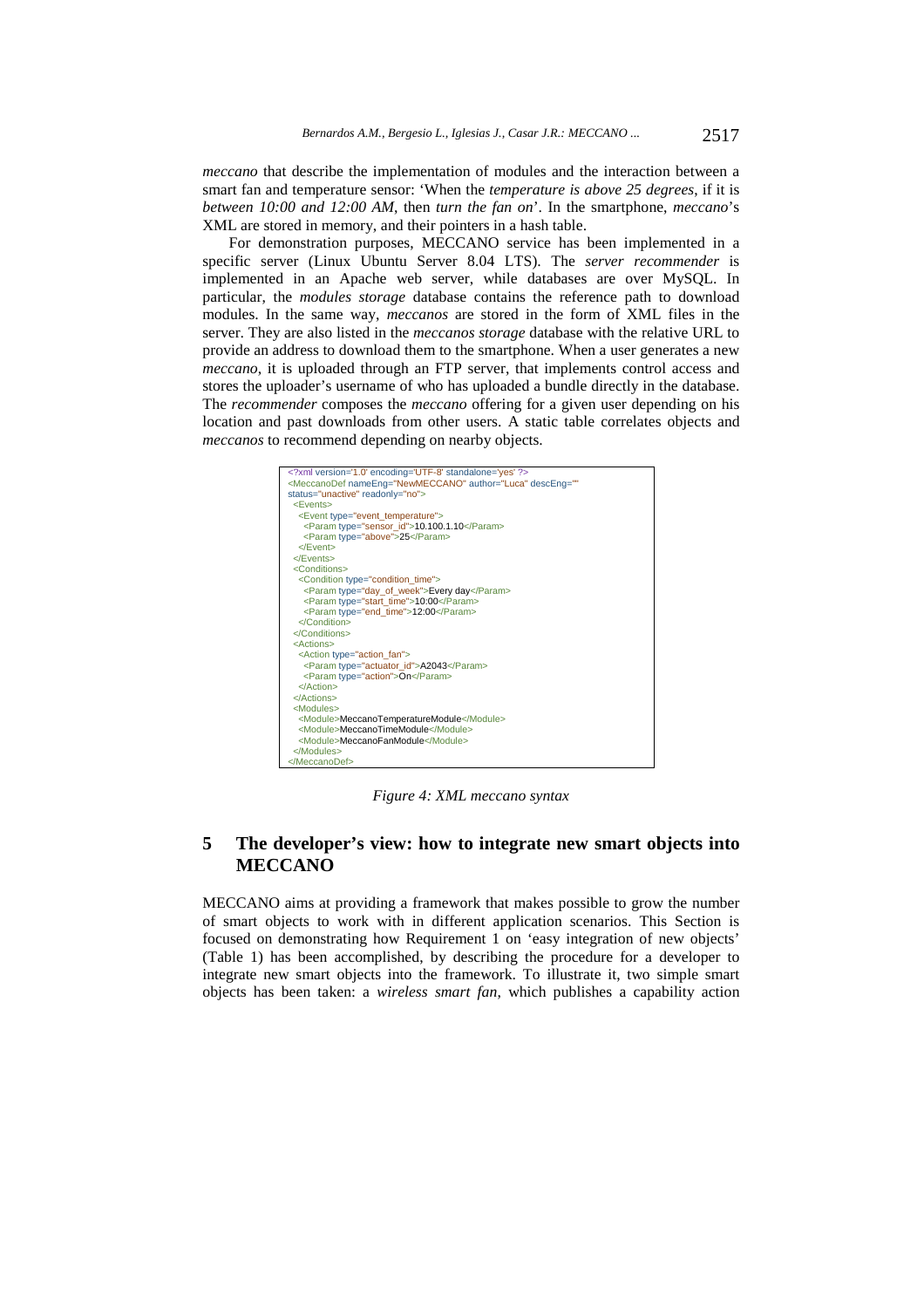#### 2518 *Bernardos A.M., Bergesio L., Iglesias J., Casar J.R.: MECCANO ...*

module to remotely control its power on/off, and an *environmental monitor*, which publishes event and condition capabilities related to the temperature and light that it is able to measure. When the procedure of integration is successfully completed, these two objects will be ready to be networked by using MECCANO client (Figure 5).



*Figure 5: Smart objects and GUI for meccano configuration and activation. (a) icons are for events, (b) for conditions and (c) for actions* 

#### **5.1 Stage 1 - Making an object smart**

Nowadays, it is relatively easy to smartify a standard object with additional capabilities. In order to create a wireless smart fan, we have equipped an USB fan with a ZigBee communication interface, by connecting it to a MEMSIC MicaZ mote. The *control component* (ICC) that gets the orders from the object's *action interface* is implemented in TinyOS; it is programmed to receive a packet containing a switch on/off order and to convert it to a simple actuation by opening or closing the supply to the fan. As regular smartphones do not include any IEEE 802.15.4 interface, a MicaZ base station connected to a computer is used as a gateway. In the client, the object *module* must be capable of sending an order to the gateway through WiFi to switch the fan on or off.

The second smart object for this experiment is an *environmental monitor* that includes several sensors (e.g. a temperature one), which are built on an Arduino UNO equipped with an Xbee shield and a WiFly transceiver to give it a Wi-Fi communication interface. In this case, the *ICC* reads data from a port and forwards them to the mobile application. Once there, the client checks the configured conditions; no additional logic is coded within the sensor itself.

#### **5.2 Stage 2 - Coding the object module**

Once the basic control for the object has been set up, the developer needs to implement in the *module* the methods of the *communication interface* that enable communicating the mobile application and the fan (Figure 3.d). For the fan case, this code has to notify the *meccano manager* that an action has been triggered, then to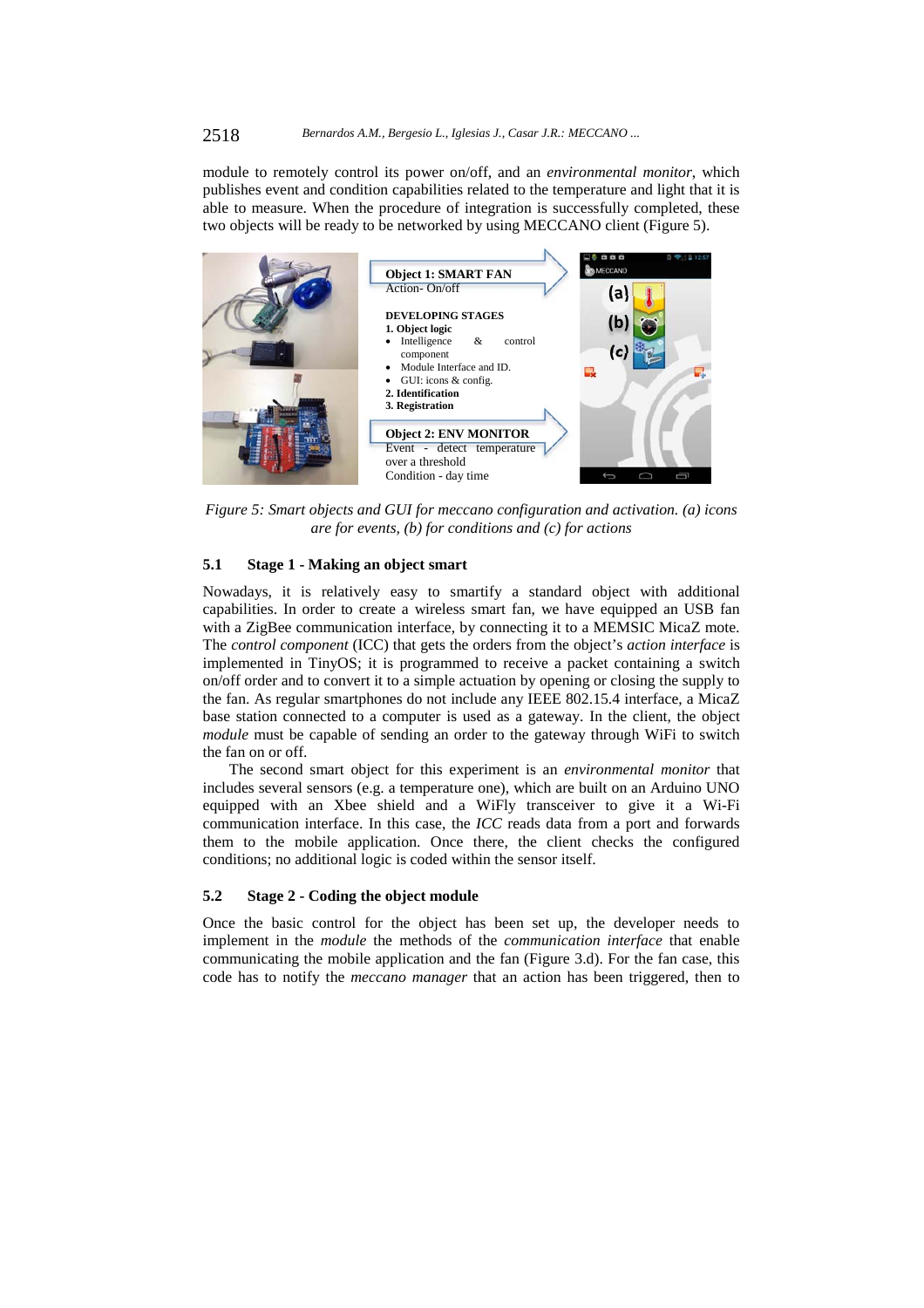build a data packet containing the action instruction (on/off) in order to send it over WiFi and to notify the end of the action.

Once the *module* logic is implemented, it is necessary to include the object network address (IP, MAC Bluetooth, IEEE 802.15.4 ID…) in the *meccano*  description. In case of having multiple objects of the same type, a list of them has to be defined (i.e. if there were several fans that share the same module, it is necessary to identify which object to use). In the XML in Figure 4, the *actuator\_id* includes the fan's address. Note that in this case, since the smartphone must pass through a gateway to communicate with the fan, the module must always send data to the gateway IP address and include the fan's id into the packet.

Within the *module*, the developer must also provide the GUI components that permit the integration of the object with the visual interface: the configuration screens and illuminating icons that visually describe events, conditions and actions. In this case, as the object enables a single action, the developer only has to provide an action icon (Figure 5.c) and a GUI to change the gateway IP address. For debugging purposes, the framework delivers a test class that allows executing the module as if it were a standalone application. When the *module* is finished, it must be compiled as an Android library; this process generates an APK archive.

For the second object (i.e. the temperature monitor), the *module* bundles two types of capabilities: event triggering and condition checking. The Android *module* for the object is similar to the fan's one, it includes four icons (events/conditions for temperature/light) and the GUI to configure them. Since it has a Wi-Fi transceiver, it uses IP addresses to identify the object (Figure 4, *sensor\_id*). The configuration process is however different to the fan's. For example, as we want to configure the sensor to generate an event when the temperature goes over a threshold, we must configure this threshold and we also need to specify the address to send the event through the object's *event interface*. On *meccano* activation, the *module* sends the threshold to the Arduino, which stores it, together with the smartphone IP address that will be receiving the events (this is done through the *events interface*). Other conditions (i.e. conditions not depending on the object itself, e.g. those related to checking the time of the day) are evaluated in the mobile client (*ECA manager*) on *meccano* execution.

#### **5.3 Stage 3 - Registering the module**

As previously said, *modules* can be stored in MECCANO services or directly in an object. In this case, the external service is used, thus the object publishes an URL from where the smartphone can download the module. The developer must register the *module* in MECCANO service and prepare the object to publish the URL, by copying the APK file in a directory controlled by Apache and its path (as Apache external URL) into the *module storage* database. Since the fan only has an IEEE 802.15.4 interface and it is not compatible with the communication technologies available in the smartphone, an NFC tag with the object URL is used to detect vicinity. The reading triggers module download and installation in MECCANO client. For the second smart object, we also use a NFC tag to publish the URL.

Once the modules for both smart objects are downloaded, it is possible to implement the *meccano* described in Figure 5: *'when the temperature rises above 25 C, if it is between 10:00 AM and 12:00 AM, then switch the fan on'*. This *meccano*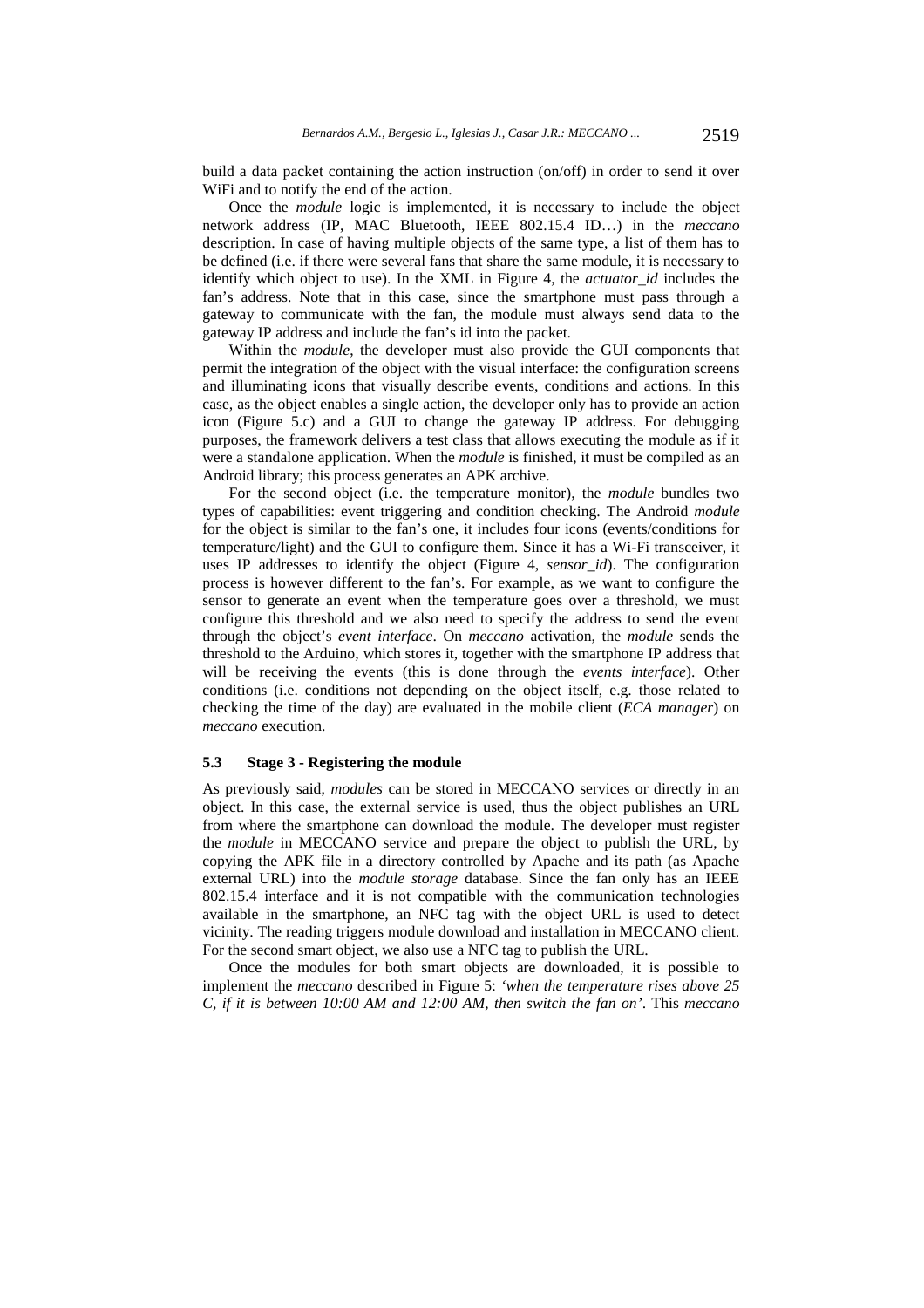may be associated to both objects (i.e. fan and monitor), thus users can access it on object discovery.

# **6 Demonstrating the interaction method in a real setting**

To demonstrate the proposed interaction method and its implementation from the enduser point of view (Requirements 2-4, Table 1), let us consider again Patrick's home scenario.

Our elderly's house is now populated with the following MECCANO smart objects: a lamp, an entrance door and its mat, a weight scale, several electricity plugs, an HVAC system, a television set and a fridge. Additionally, a set of Bluetooth proximity nodes (some of them embedded in specific objects) enables room-based location detection.

Table 2 shows a selection of some of the mentioned objects. Through them, we will exemplify how Patrick might use the available setting. Table 2 also includes the discovery technology for the objects, together with the capabilities published in their downloadable *modules.* In particular, it consider four objects, apart from the smartphone:

- The entrance door has been smartified with a kit that includes: a) an NFC tag to identify the user when opening/closing the door, b) a Bluetooth sensor for shortrange proximity detection and c) an automation mechanism with ZigBee interface that permits opening and closing the door, checking its state and counting how many people are inside the house. To offer this last capability, the door works in coordination with a ZigBee pressure mat, located at the home landing. Thus the door is able to trigger an event when it is open or closed or when a person enters or exits the house. It is also able to check some conditions related to the door state, the identity of the person involved in the events above and the house occupancy (extracted from the number of entering/exiting events). The available actions include opening or closing the door automatically. Additionally, it is linked to an on-line weather service, thus it can offer weather conditions related to weather state checking.
- The room acts as a smart object itself. The smartphone detects its location through Bluetooth screening (as previously mentioned, rooms are to be populated with objects with capabilities of presence detection, that can be associated to specific locations). When the mobile detects the room-tagged access point, it builds an URL by using the Bluetooth MAC address from the AP and uses it to download the capabilities related to that specific space from MECCANO service. These capabilities facilitate the detection of entering/exiting events, associated or not to a person's identity, and checking the number of people in the room. The user may build location-based *meccanos* on these capabilities.
- The Bluetooth weight scale with proprietary technology cannot be programmed, thus the system uses a static URL that the mobile application's logic completes by adding an identifier coming from the object. This object can detect when a (given) user is weighting and when it was the last time that the user did it. The scale offers the possibility of sending the weight to different services.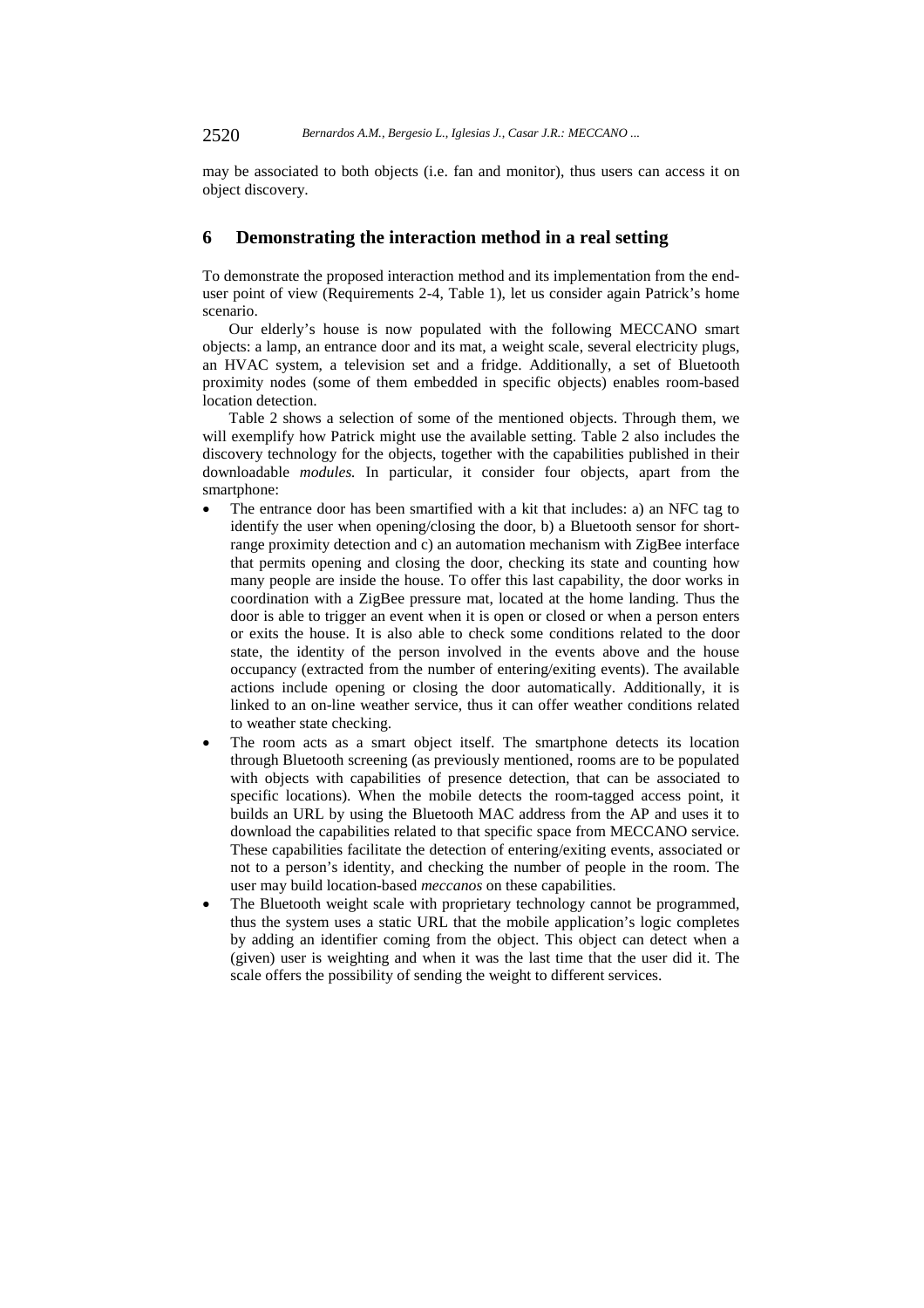| S.                                                                                   | <b>Capability components</b>                                                                                                                                                                                                                |                                                                                                                                                                                                                                                                                                                                                                                                                                                                                 |                                                                                                                                                                                                                                                                                                                                                                        | <b>Example meccano's offering</b>                                                                                                                                                                                                  |                                                                      | <b>Discovery</b>                      |  |  |
|--------------------------------------------------------------------------------------|---------------------------------------------------------------------------------------------------------------------------------------------------------------------------------------------------------------------------------------------|---------------------------------------------------------------------------------------------------------------------------------------------------------------------------------------------------------------------------------------------------------------------------------------------------------------------------------------------------------------------------------------------------------------------------------------------------------------------------------|------------------------------------------------------------------------------------------------------------------------------------------------------------------------------------------------------------------------------------------------------------------------------------------------------------------------------------------------------------------------|------------------------------------------------------------------------------------------------------------------------------------------------------------------------------------------------------------------------------------|----------------------------------------------------------------------|---------------------------------------|--|--|
| 0.                                                                                   |                                                                                                                                                                                                                                             |                                                                                                                                                                                                                                                                                                                                                                                                                                                                                 |                                                                                                                                                                                                                                                                                                                                                                        |                                                                                                                                                                                                                                    |                                                                      | tech.                                 |  |  |
| Entrance door                                                                        | On open/close door<br>E<br>Enter/exit the house*<br>$\mathsf{C}$<br>If door is open/closed<br>If $(nobody/x \text{ people})^c$<br>at<br>home*<br>If (user identity) $\epsilon$ is<br>If daily weather is $(type)^c$<br>Open/close door<br>А |                                                                                                                                                                                                                                                                                                                                                                                                                                                                                 | M1. 'When nearby the entrance door, if the<br>weather forecast is rainy, open it in the browser<br>and make phone vibrate'<br>M2. 'On entrance door closing, if mat is on<br>(exit event) and nobody at home, turn general<br>HVAC system and lamp off'<br>M3. 'On entrance door opening, if mat is on<br>(enter event) and TV off, turn TV on in the<br>news channel' |                                                                                                                                                                                                                                    |                                                                      | NFC tag                               |  |  |
| Room                                                                                 | E<br>C<br>А                                                                                                                                                                                                                                 | 'When<br>Enter/exit the room<br>M4.<br>in<br>the<br>automatically<br>room,<br>(somebody/specific<br>maintain the room temperature at 25°C'<br><b>If</b><br>M5. 'When in the room, turn on/off the HVAC<br>$device)^c$ in the room<br><b>If</b><br>system by shaking the phone'<br>(room<br>occupancy<>threshold) <sup>c</sup> **<br>M6. 'When in the room, on phone shaken, if<br>between 16:00 and 16:30, set mobile in<br>vibration mode and switch HVAC on and light<br>off' |                                                                                                                                                                                                                                                                                                                                                                        |                                                                                                                                                                                                                                    |                                                                      | Bluetooth<br>ID                       |  |  |
| Weight scale                                                                         | E<br>$\mathsf{C}$<br>А                                                                                                                                                                                                                      | On (user $X$ ) <sup>c</sup> weighting<br>If (user $X$ 's) <sup>c</sup> (last measure<br>$age <=threshold$ <sup>c</sup><br>(user<br>$weight)^c$<br>Ιf<br>X's<br>$\le$ =threshold) $\circ$<br>Send (user $X's$ ) <sup>c</sup> weight by<br>(email/to a device) <sup>c</sup><br>Store weight in a service                                                                                                                                                                          |                                                                                                                                                                                                                                                                                                                                                                        | M7. 'When BT weight scale is detected, pair it<br>with the smartphone'<br>M8. 'On weighting, if last measure age>24h,<br>send weight by email'<br>M9. 'On weighting, if weight over 80, post the<br>weight to the fridge's screen' |                                                                      | Bluetooth<br>(needs<br>ID<br>pairing) |  |  |
| Plug                                                                                 | E<br>$\overline{C}$<br>A                                                                                                                                                                                                                    | Detect device plugging<br>If<br>(battery<br>level<br>$\leq$ threshold) <sup>c</sup><br>Check battery state                                                                                                                                                                                                                                                                                                                                                                      |                                                                                                                                                                                                                                                                                                                                                                        | M10. 'Notify incoming calls on TV'                                                                                                                                                                                                 |                                                                      | <b>USB</b><br>connector               |  |  |
| * enabled if door mat; ** infrastructure BT scan is needed; "configurable parameters |                                                                                                                                                                                                                                             |                                                                                                                                                                                                                                                                                                                                                                                                                                                                                 |                                                                                                                                                                                                                                                                                                                                                                        |                                                                                                                                                                                                                                    |                                                                      |                                       |  |  |
| Alarm fired                                                                          |                                                                                                                                                                                                                                             |                                                                                                                                                                                                                                                                                                                                                                                                                                                                                 |                                                                                                                                                                                                                                                                                                                                                                        |                                                                                                                                                                                                                                    |                                                                      |                                       |  |  |
|                                                                                      | E                                                                                                                                                                                                                                           | Receive SMS<br>Incoming call<br>BT devices detected<br>Enter/Leave (GPS+radius, cell)                                                                                                                                                                                                                                                                                                                                                                                           |                                                                                                                                                                                                                                                                                                                                                                        | Periodic timer<br>Device shaken/turned<br>Start moving                                                                                                                                                                             | Profile change<br>NFC tag reading<br>USB plugged/unplugged           |                                       |  |  |
|                                                                                      | $\mathsf{C}$                                                                                                                                                                                                                                | If SMS/call from a specific<br>number/a number in a list<br>If a specific BT MAC detected<br>If in a tagged place                                                                                                                                                                                                                                                                                                                                                               |                                                                                                                                                                                                                                                                                                                                                                        | If time between two time<br>references is $\le$ threshold                                                                                                                                                                          | If device profile is<br>If device is charging                        |                                       |  |  |
| Smartphone                                                                           | A                                                                                                                                                                                                                                           | Call a number<br>Take a photo<br>Start/stop BT detection<br>Pair devices                                                                                                                                                                                                                                                                                                                                                                                                        |                                                                                                                                                                                                                                                                                                                                                                        | Vibrate (normal, short, twice)<br>Open a website / GET<br>Shift<br>call/event<br>to<br>a<br>compatible device                                                                                                                      | Change profile<br>Play a song<br>Publish in twitter<br>Send an email |                                       |  |  |

*Table 2: Example of some smart objects that offer their capability components and associated meccanos. The smartphone is treated as a smart object containing a set of configurable modules* 

• For the electricity plug, the identifier is also a static value associated to the USB port (a standard electrical socket that can only transport electric energy, not signal - otherwise, a dynamic identifier could be attached). The plug may detect when a device is plugged (event), perform differently depending on the device battery load (condition) and check the battery state (action).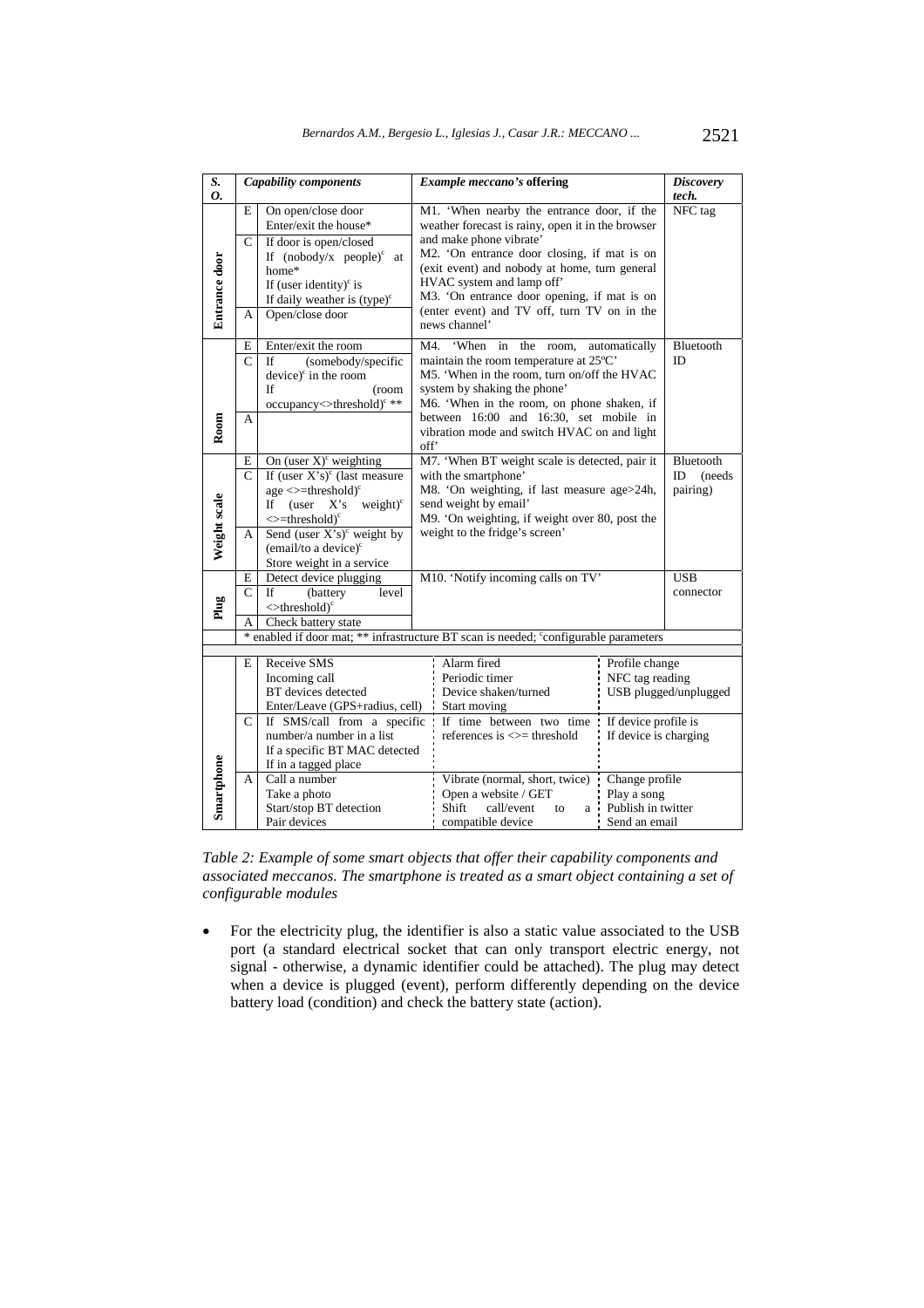Finally, the MECCANO application provides a number of default capabilities involving the smartphone: e.g. when the device is shaken (event), check the origin of an incoming call (condition) or take a photo (action) are some of the components ready to be merged with those from other objects.

In this ecosystem, Patrick can configure a long list of *meccanos* and also benefit from already existing ones that are offered by the MECCANO service. Next we describe some examples of configurations that Patrick may find useful to support his daily living activities, for example to access valuable information, set preferred home ambiences, avoid forgetting things or support him to maintain a healthy lifestyle.

*Example 1: next to the smart door -* Patrick frequently forgets his umbrella, thus he has configured a *meccano* to receive a mobile haptic alert of a rainy weather forecast when he approaches the entrance door (M1). When he arrives home and nobody else is in, he feels lonely, thus he has configured another *meccano* that switches the TV on in his preferred news channel to have some welcome background noise (M3). Additionally, he has browsed the offering of available *meccanos* and has found a new compatible one not to leave the lights and the air conditioning on when going out (M2).

*Example 2: keeping an eye on weight -* Some months ago, Patrick's doctor insisted on controlling his weight, thus he bought a Bluetooth wireless scale (Figure 6a). When setting it up, he downloaded a configuration *meccano* that automatically pairs his smartphone with the scale. This way, Patrick is automatically identified each time that he weights (M7). To avoid following a strict diet, Patrick has decided to set a 'persuasive' *meccano* that makes his weight visible in the fridge's door panel whereas he goes over his recommended threshold (M9). It seems that this idea works for him, so he has even shared it in the MECCANO service.

*Example 3: customizing the daily environment -* Other type of use that Patrick gives to *meccanos* is to configure atmospheres at home. For example, he likes to take a daily nap in his sofa, which is in the living room. Therefore he has personalized a *meccano* (Figure 6b, M6) to set his optimal conditions of temperature, noise and light during his rest slot.



*Figure 6: a) Default meccano offering for weight scale, b) configuring the time capability and nap-setting meccano*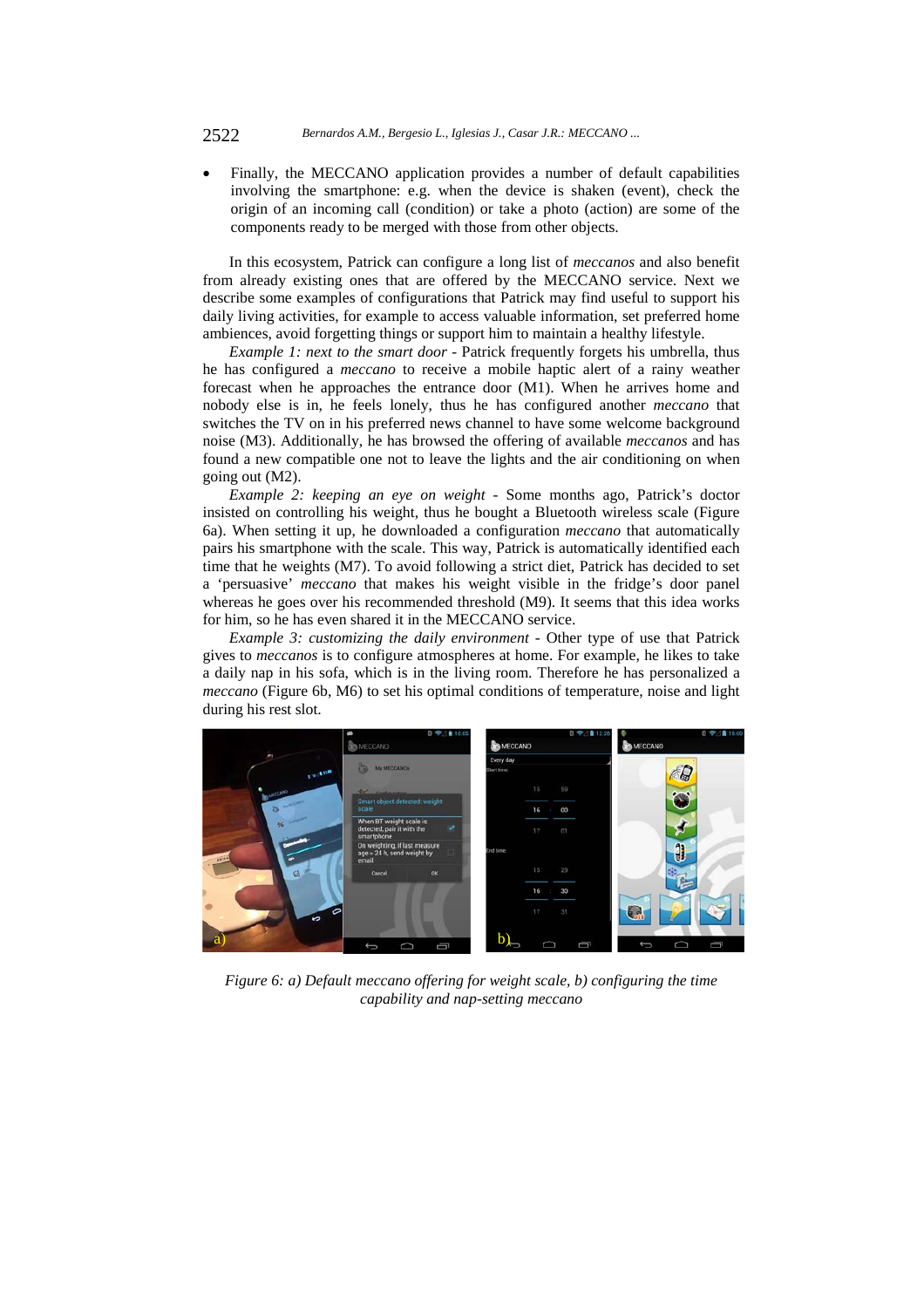*Example 4: practical stuff -* Patrick is used to plug his smartphone in his bedroom to recharge it; he usually forgets where the phone is, not listening to the incoming calls anymore. Since his daughter always complains, he has configured a *meccano*  that allows notifying incoming calls on an IP device as his TV set (M10).

Patrick's scenario is obviously fictitious, but MECCANO framework has been fully implemented (Figure 5 and 6 shows some real implementations) and some videos showing how capabilities/*meccanos* are offered and how *meccanos* are configured in similar real settings to the list described here are available in [GPDS, 13].

### **7 Conclusions**

In this paper, a framework to support mobile-instrumented interaction with smart objects is presented. The framework, named MECCANO, facilitates an interaction method that is based on the composition of combined behaviors, by aggregating capabilities of smartphones, smart objects and smart spaces. The result is a tool that enables the user to create, customize, generate and publish his preferred behaviors in a simple and intuitive way and the developer to easily integrate new smart objects in the ecosystem.

The framework is supported by an architecture that makes possible the practical implementation of the interaction method's requirements. This architecture, which includes client, object and infrastructure components, relies on a data model, that guarantees the consistency of *meccano* creation in different stages of the bundle lifecycle. In particular, the data model becomes especially relevant to guarantee the quality and coherence of user-created *meccanos*.

The paper refers how a developer may integrate a new smart object in MECCANO by using the available framework. The procedure, although unavoidably requires some specific coding of drivers and objects functionalities, is well defined and facilitated by a set of programming interfaces. Object identification and registration are also system-guided. This simplifies scaling the framework capabilities with new smart objects that can be included in different application scenarios.

From the end user perspective, MECCANO is demonstrated in a possible real setting, i.e. a home equipped with several smartified objects (legacy objects that have been equipped to be smart). This scenario allows showing the feasibility of the interaction method and the diversity of possible objects to be integrated in MECCANO. Depending on the object, the technology used for smart object's discovery and query initiation might be different (NFC, USB, Bluetooth, etc.). The demonstration exercise cover both the configuration of *meccanos* from different event-condition-action components coming from different objects, but also the recommendation of preconfigured *meccanos* depending on the target smart object.

As it is commented in Section 3, the interaction method that is proposed in the work is a prescriptive one, which could be tuned after deep user evaluation. This task is in our further work, together with a metric-based study about discoverability, learnability, user efficiency and productivity, system response time and easiness of use of MECCANO. Additionally, we aim at enhancing specific features of the architecture, in particular for the recommender in the server: as user-based generation can make the MECCANO components' pool grow dramatically, we are developing a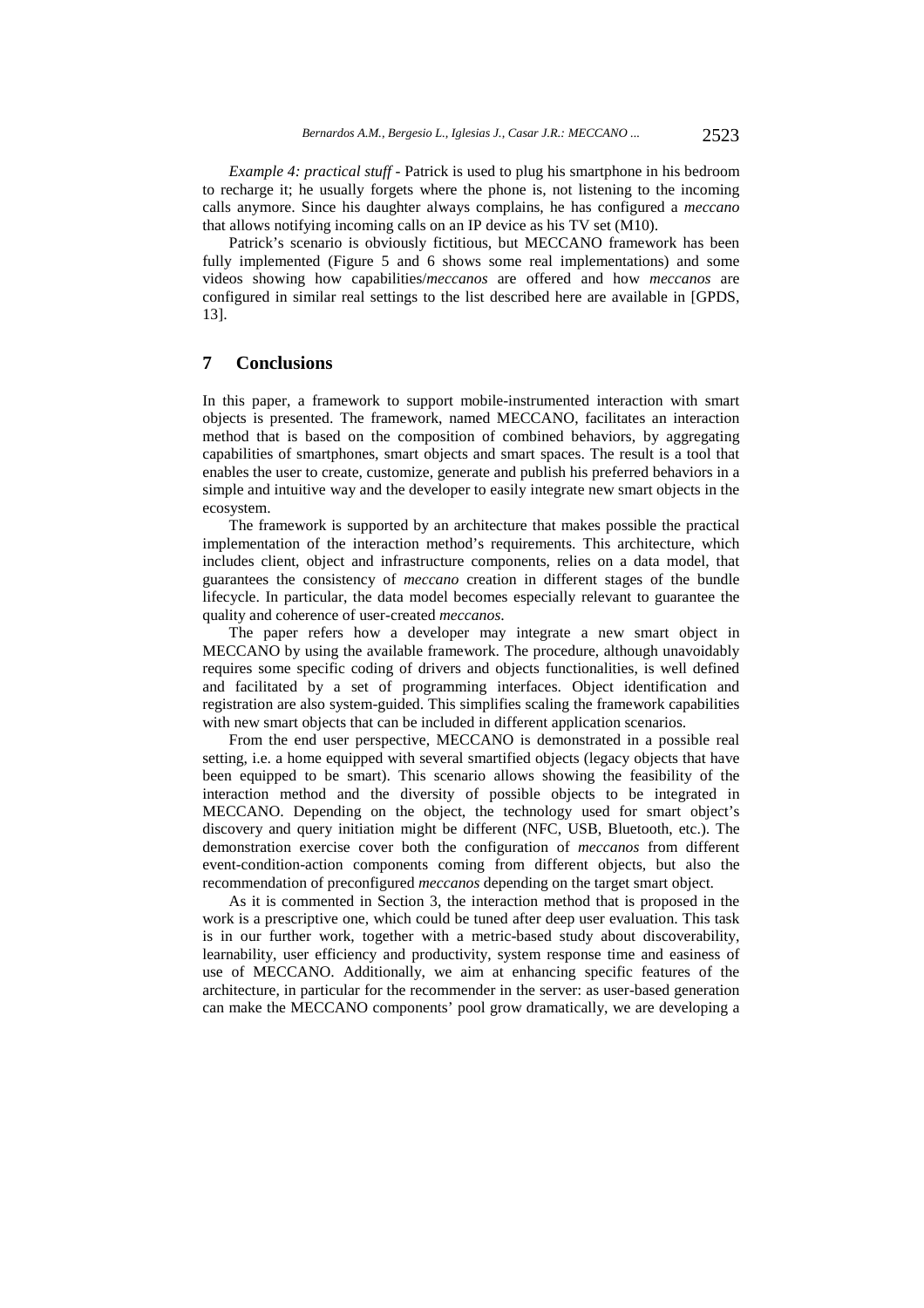2524 *Bernardos A.M., Bergesio L., Iglesias J., Casar J.R.: MECCANO ...*

specific recommendation algorithm to give priority to those components or bundles that can be more adapted to the user needs, depending on his profile and context.

#### **Acknowledgements**

This work has been supported by the Government of Madrid under grant S2009/TIC-1485. The authors also acknowledge fruitful related discussions on the ECA paradigm on mobile devices with consultants from Deimos-Space Co., under the THOFU initiative, financed by the Spanish Center for the Development of Technology.

#### **References**

[Beigl, 99] Beigl, M.: Point & Click – Interaction in Smart Environments. *Procs. of the First Int. Symposium on Handheld and Ubiquitous Computing*, LNCS 1707, Springer-Verlag, pp. 311-313, 1999.

[Broll et al., 09] Broll, G., Paolucci, M., Wagner, M., Rukzio, E., Schmidt, A., Hubmann, H.: Perci: Pervasive Service Interaction with the Internet of Things. *IEEE Internet Computing*, vol. 13, no. 6, pp. 74-81, 2009.

[Cheng et al., 11] Cheng, K-Y., Lin, Y-H., Lin, Y-H., Chen, B-Y., Igarashi, T.: Grab-carryrelease: manipulating physical objects in a real scene through a smart phone. *Proceedings of SIGGRAPH Asia 2011 Emerging Technologies* (SA '11). ACM, New York, NY, USA, Article 13, 1 page, 2011.

[Dahl, 08] Dahl, Y.: Redefining Smartness: The Smart Home as an Interactional Problem. *Proceedings of the IET 4th International Conference on Intelligent Environments*. IEEE, pp. 1- 8, 2008.

[de Ipiña et al., 06] de Ipiña, D.L., Vázquez, J.I., García, D., Fernández, J., García, I., Sainz, D., Almeida, A.: EMI2lets: a reflective framework for enabling AmI. *Journal of Universal Computing Sci* (JUCS) 12(3): 297-314, 2006.

[GPDS, 13] MECCANO demonstration videos, 2013. http://www.grpss.ssr.upm.es/index.php/es/investigacion/67-research-resources, 2013.

[Hardy and Rukzio, 08] Hardy, R., Rukzio, E.: Touch&Interact: Touch-based Interaction of Mobile Phones with Displays. *Proceedings of the 10th international conference on Human Computer Interaction with Mobile Devices and Services*. ACM, New York, NY, USA, pp. 245- 254, 2008.

[Hervás et al., 11] Hervás, R., Bravo, J., Fontecha, J.: Awareness marks: adaptive services through user interactions with augmented objects. *Personal Ubiquitous Computing*, vol. 15, pp. 409-418, 2011.

[Iglesias et al., 12] Iglesias, J., Gómez, D., Bernardos, A.M., Casar, J.R.: An attitude-based reasoning strategy to enhance interaction with augmented objects. *Proceedings of the International Workshop on Extending Seamlessly to the Internet of Things*, IEEE, pp. 829 – 834, 2012.

[Iglesias et al., 12] Iglesias, J., Bernardos, A.M., Bergesio, L., Cano, J., Casar, J.R.: Towards a lightweight mobile semantic-based approach for enhancing interaction with smart objects, *Advances in Intelligent and Soft Computing*, Springer-Verlag, vol. 151, pp. 185-196, 2012.